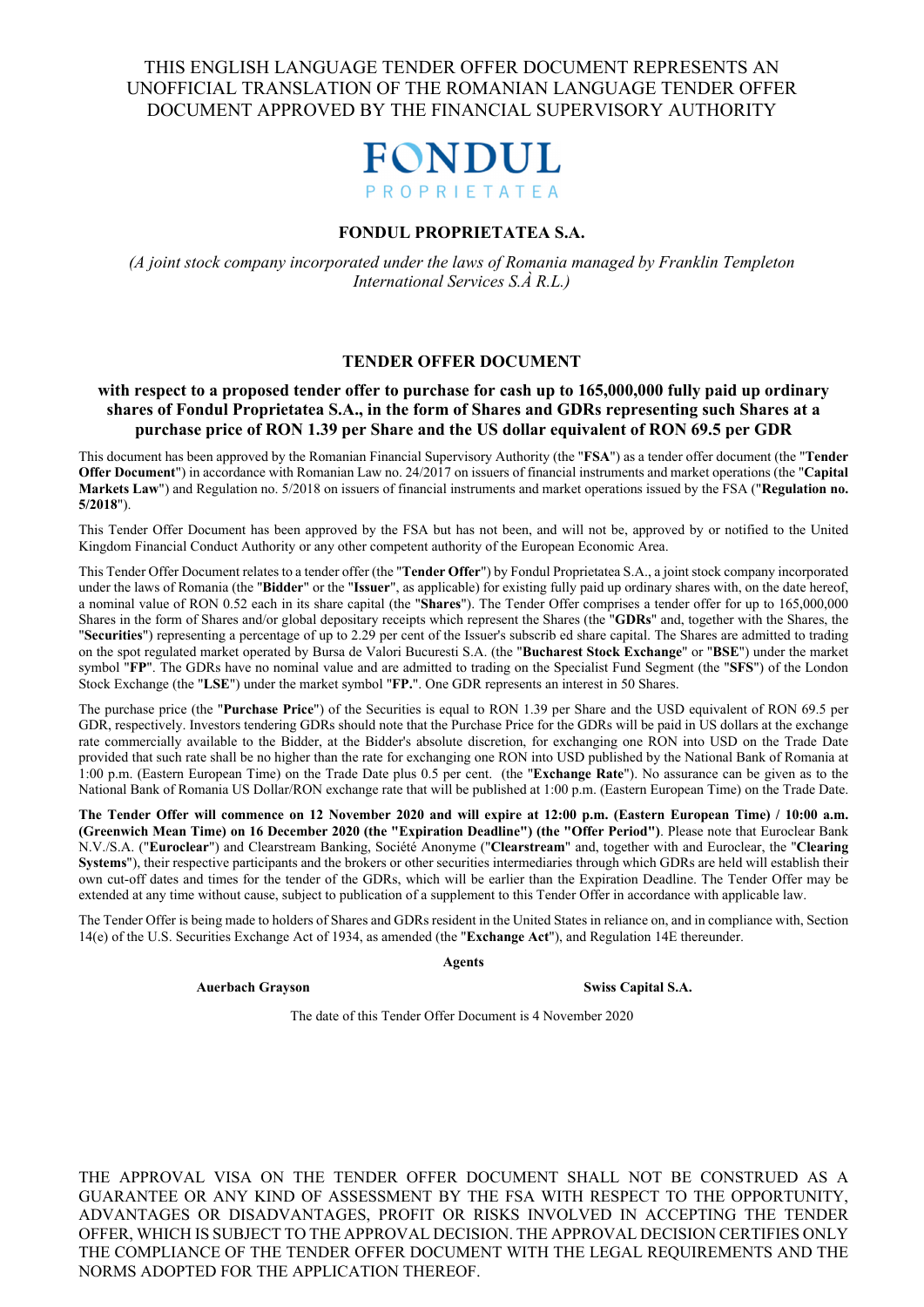### **IMPORTANT INFORMATION ABOUT THIS TENDER OFFER DOCUMENT**

**The information contained in this Tender Offer Document is addressed exclusively to the holders of Shares and GDRs (each an "Investor")**. The tender and purchase of Securities will be carried out exclusively in accordance with the procedures set forth in this Tender Offer Document and pursuant the Capital Markets Law and Regulation no. 5/2018.

#### **If you do not wish to tender your Shares or GDRs, you need not take any action.**

This Tender Offer does not constitute an offer to buy or the solicitation of an offer to sell Securities in any circumstances in which such Tender Offer or solicitation is unlawful. In those jurisdictions where the laws require this Tender Offer to be made by a licensed broker or dealer, this Tender Offer shall be deemed to be made on behalf of the Bidder by one or more registered brokers or dealers licensed under the laws of such jurisdiction. The Bidder is not making this Tender Offer to, and will not accept any tendered Securities from, any Investor in any jurisdiction where it would be illegal to do so.

Investors who desire to tender all or any portion of their Shares or GDRs, or both, as the case may be, should carefully read and follow the procedures outlined under Section 12 "*Participation in the Tender Offer*".

In order to be validly submitted for tender, Shares tendered in the Tender Offer must be blocked by the relevant Investor in the relevant account at the Authorised Participant (as defined below) or the relevant custodian of the Investor (as the case may be) from the date the relevant tender of Shares is made until the earlier of the Trade Date and the date on which the Investor validly withdraws its tender, as applicable.

GDRs tendered in the Tender Offer will be blocked in the relevant account at the relevant Clearing System from the date the relevant tender of Securities is made until the earlier of the time of completion of settlement for GDRs in the Tender Offer and the date on which the Investor validly withdraws its tender, as applicable, it being understood, however, that the Clearing Systems may impose their own cut off times with respect to the ability of Investors to revoke their instructions to tender.

Developing markets such as Romania are subject to greater risks than more developed markets. As a result, tendering Investors should familiarise themselves with such risks as well as make their own assessment of the merits and risks involved in participating in the Tender Offer, including investment, tax, legal and accounting matters.

**None of Auerbach Grayson ("Auerbach") or Swiss Capital S.A. ("Swiss Capital" or the "Intermediary" and, together with Auerbach, the "Agents") or The Bank of New York Mellon as GDR tender agent (the "GDR Tender Agent") and GDR depositary (the "GDR Depositary") (nor their respective directors, officers, employees or affiliates) makes any representation whatsoever regarding this Tender Offer Document or the Tender Offer, and none of the Bidder, its Board of Nominees or management, the Intermediary, the Agents, the GDR Tender Agent or the GDR Depositary (nor their respective directors, officers, employees or affiliates) makes any recommendation to any Investor as to whether to tender or refrain from tendering Shares or GDRs**. No person has been authorised to make any recommendation on behalf of the Bidder, its Board of Nominees or management, the Intermediary, the Agents, the GDR Tender Agent or the GDR Depositary as to whether Investors should tender or refrain from tendering their Shares or GDRs pursuant to this Tender Offer or to make any representation or to give any information in connection with this Tender Offer other than as contained herein. If made or given, any such recommendation, representation or information must not be relied upon as having been authorized by the Bidder, its Board of Nominees or management, the Intermediary, the Agents, the GDR Tender Agent or the GDR Depositary. Investors are urged to evaluate carefully all information in this Tender Offer Document, the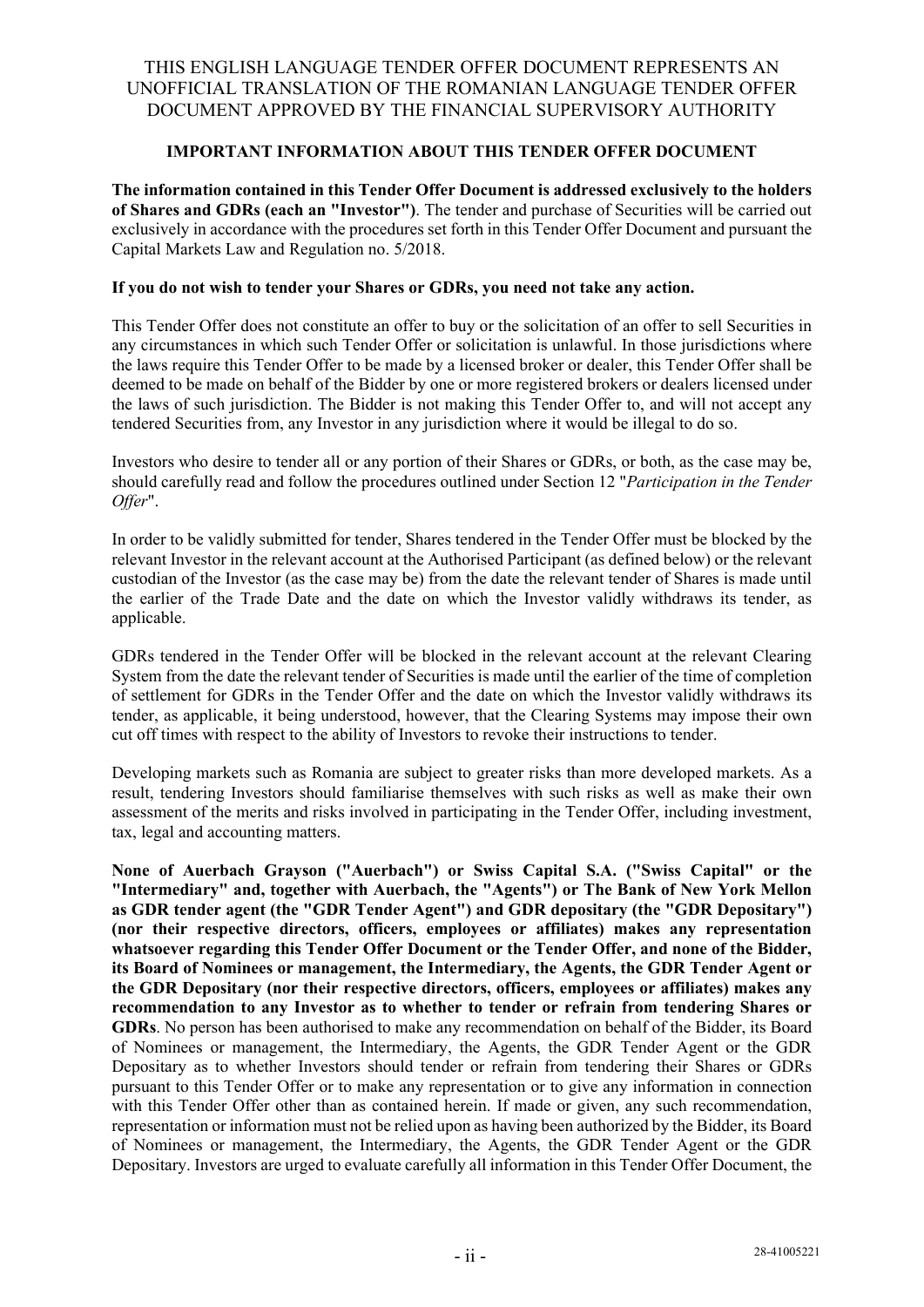Acceptance Form and other related materials and consult their own investment and tax advisors and make their own decisions as to whether to tender or refrain from tendering their Securities.

Neither the delivery of this Tender Offer Document nor any purchase of Securities will, under any circumstances, imply that the information contained in this Tender Offer Document is current as of any time subsequent to the date the Tender Offer Document or, without prejudice to the Bidder's obligations under the Capital Markets Law and Regulation no. 5/2018, that there has been no change in the information since the date of this Tender Offer Document or in the affairs of the Issuer since the date of this Tender Offer Document.

The Bidder accepts responsibility for the information contained in this Tender Offer Document. To the best of the Bidder's knowledge (having taken all reasonable care to ensure that such is the case), the information contained in this Tender Offer Document is in accordance with the facts and does not omit anything likely to affect the import of such information. None of the Agents or the Intermediary accepts any responsibility whatsoever for the contents of this Tender Offer Document or for any other statement made or purported to be made by it or any of them or on its or their behalf in connection with the Issuer or the Securities. Each of the Agents and the Intermediary accordingly disclaims, to the fullest extent permitted by applicable law, all and any liability whether arising in tort or contract or otherwise which it might otherwise have in respect of this Tender Offer Document or any such statement.

The Agents have been engaged by the Bidder to act as agents with respect to the Tender Offer. The Bidder has also entered into an intermediation agreement with the Intermediary in respect of the tender of Shares. In addition, the Bidder has engaged The Bank of New York Mellon to act as GDR Tender Agent with respect to GDRs tendered in the Tender Offer. Investors tendering Shares pursuant to this Tender offer will be required to tender through the Intermediary or Authorised Participants (as defined below). Investors tendering GDRs will be required to tender through the relevant Clearing System to the GDR Tender Agent. The Agents, the Intermediary and their respective affiliates may contact and communicate with investors regarding the Tender Offer.

Investors should be aware that the sale of Securities and receipt of the Purchase Price pursuant to this Tender Offer may have certain tax consequences and are urged to consult at their own expense their tax advisors with respect to those consequences in considering this Tender Offer.

To the extent permissible under applicable securities laws, each of the Agents, the Intermediary and their affiliates may from time to time purchase, or enter into arrangements to purchase, Shares or GDRs either as principal or agent before and during the Offer Period. The Bidder does not intend to purchase Shares or GDRs, other than as disclosed in the Tender Offer Document or pursuant to this Tender Offer, during the period in which this Tender Offer is open for submission of tenders. In addition, in accordance with and pursuant to Rule 14e-5(b) under the Exchange Act, affiliates of the Bidder that do not comprise the Bidder's consolidated group and over which the Bidder does not exercise control and their respective nominees or brokers (acting as agents) may from time to time make purchases of, or arrangements to purchase, Shares or GDRs other than pursuant to the Tender Offer, before or during the Offer Period, so long as those acquisitions or arrangements comply with the provisions of the exemption provided under Rule 14e-5 under the Exchange Act. These purchases may occur either in the open market at prevailing prices or in private transactions at negotiated prices. Information about such purchases will be disclosed as and if required by applicable securities laws. The Tender Offer is subject to the terms and conditions of this Tender Offer Document and the Romanian laws, and the competent courts in relation to the Tender Offer will be the Romanian courts.

Questions and requests for information in respect of the tendering procedures for GDRs may be directed to the GDR Tender Agent at the following e-mail address: drglobaltransactions@bnymellon.com.

This Tender Offer Document shall be made available, as follows: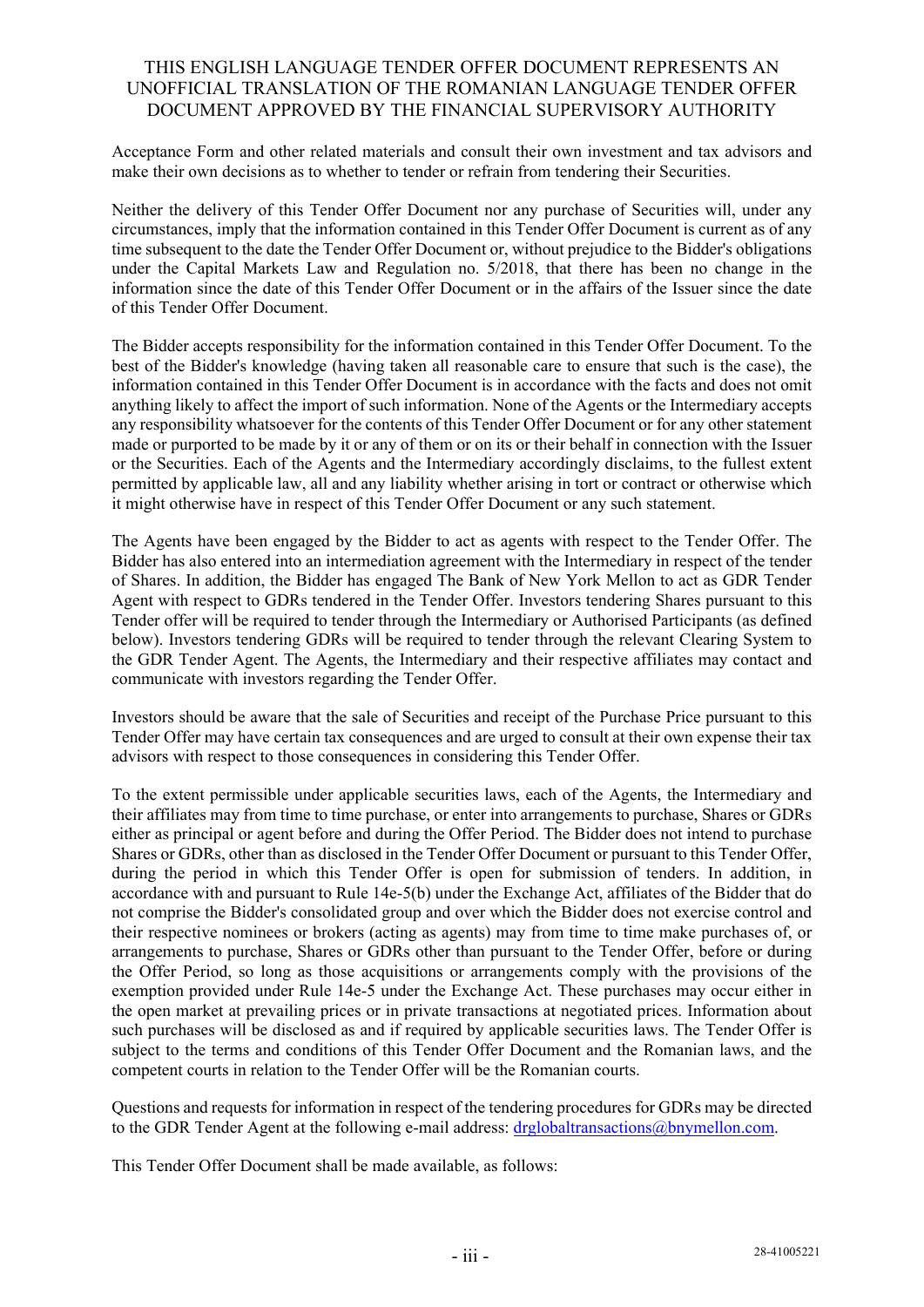- (a) in electronic form, on the website of Swiss Capital (www.swisscapital.ro), of the Bucharest Stock Exchange (www.bvb.ro), as well as on the Bidder's website (www.fondulproprietatea.ro); and
- (b) in hard copy, upon request addressed to the Bidder or Swiss Capital, starting with the date of publication of the Tender Offer announcement.

### *Currencies*

In this Tender Offer Document, all references to "**RON**" are to the lawful currency of Romania, all references to "**US dollar**" and "**USD**" are to the lawful currency of the United States.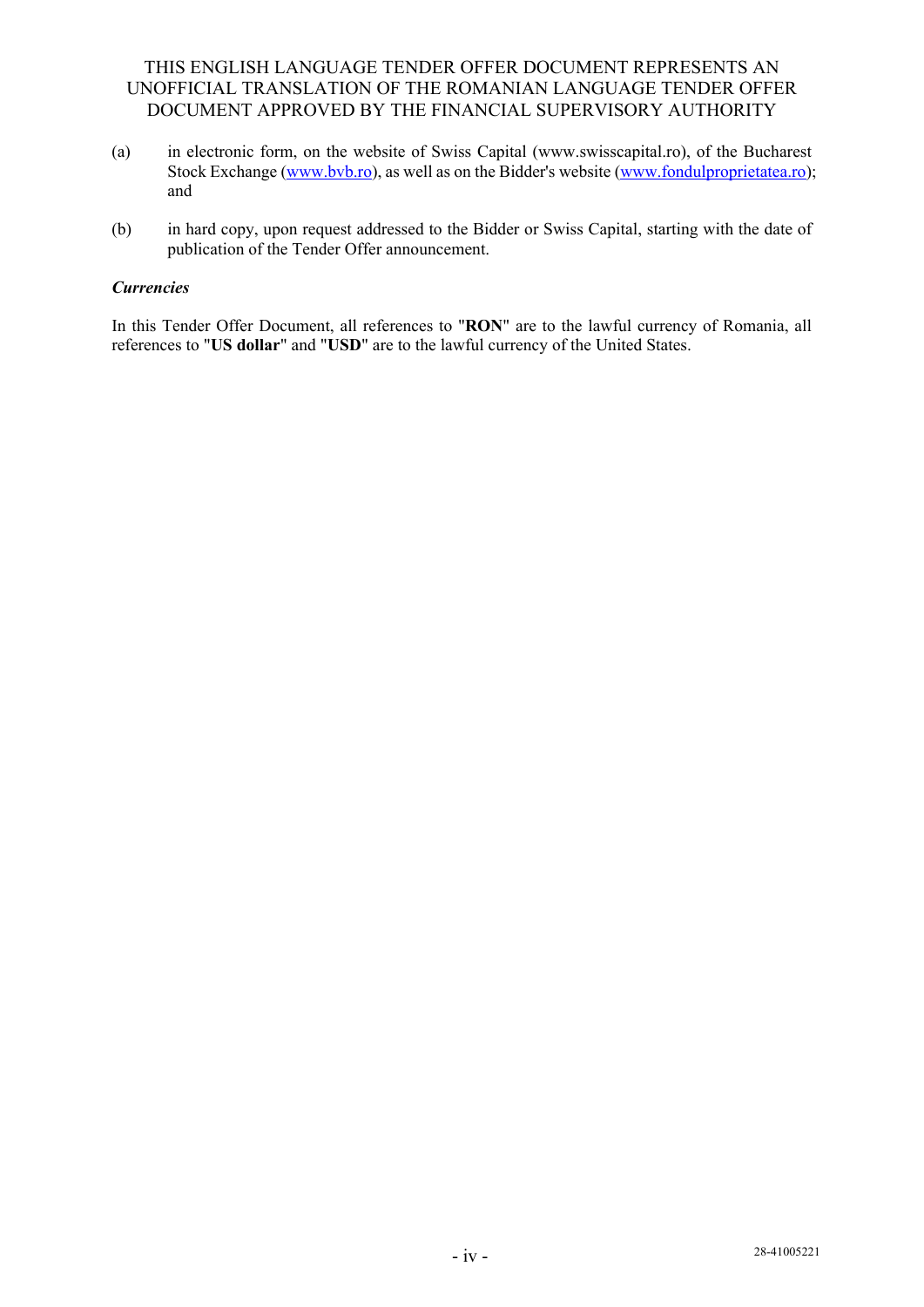### **TENDER OFFER RESTRICTIONS**

#### **Notice to Investors in the United Kingdom**

The communication of the Tender Offer, this Tender Offer Document and any other documents or materials relating to the Tender Offer is not being made, and such documents and/or materials have not been approved, by an authorised person for the purposes of section 21 of the Financial Services and Markets Act 2000. Accordingly, such documents and/or materials are not being distributed to, and must not be passed on to, the general public in the United Kingdom. The Tender Offer and the communication of such documents and/or materials are only addressed to and directed at persons in the United Kingdom who (i) are persons who have professional experience in matters relating to investments falling within Article 19(5) of the Financial Services and Markets Act 2000 (Financial Promotion) Order 2005, as amended (the "**Order**"), (ii) are persons who are high net worth entities falling within Article 49(2)(a) to (d) of the Order, or (iii) are otherwise persons to whom the Tender Offer and/or such documents and/or materials may otherwise lawfully be communicated (all such persons together being referred to as "relevant persons"). Neither the Tender Offer nor the Tender Offer Document must be acted on or relied on in the United Kingdom, by persons who are not relevant persons. The Tender Offer is available only to relevant persons in the United Kingdom and will be engaged in only with such persons.

#### **Notice to Investors in the United States**

The Tender Offer is being made to Investors resident in the United States in reliance on, and compliance with, Section 14(e) of the Exchange Act and Regulation 14E thereunder.

Neither the United States Securities and Exchange Commission (the "**SEC**") nor any U.S. state securities commission or regulatory authority has approved or disapproved of this Tender Offer, passed upon the fairness or merits of this Tender Offer or determined whether this Tender Offer Document is accurate or complete. Any representation to the contrary is a criminal offence in the United States.

The Tender Offer is being made for the securities of a Romanian company and is subject to Romanian disclosure requirements, which are different from certain U.S. disclosure requirements. U.S. Investors should be aware that this Tender Offer Document has been prepared in accordance with the format and style of a Romanian tender offer document, which differ from the format and style of a U.S. tender offer document.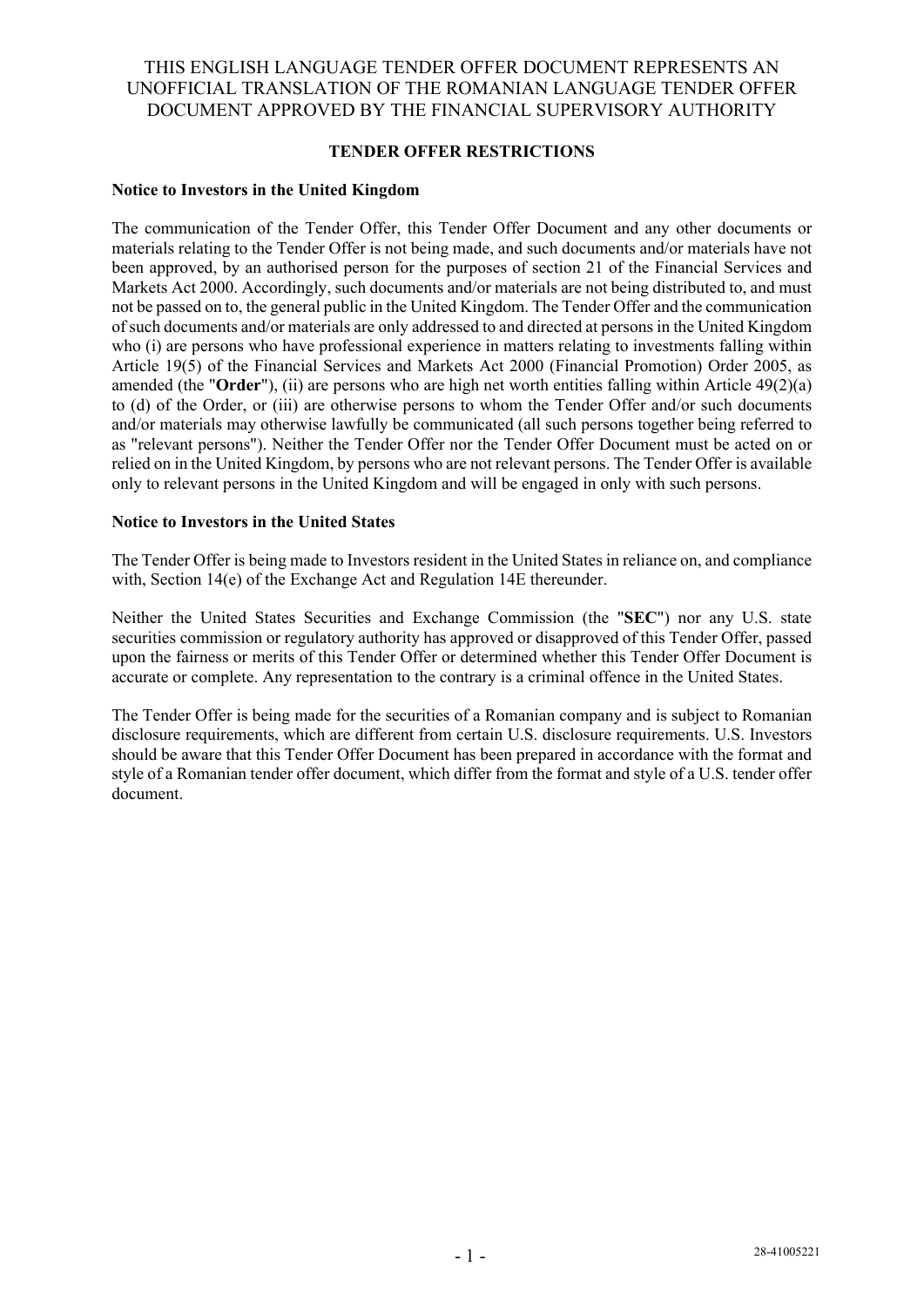# **CONTENTS**

| 1.  |                                                                  |
|-----|------------------------------------------------------------------|
| 2.  |                                                                  |
| 3.  |                                                                  |
| 4.  |                                                                  |
| 5.  |                                                                  |
| 6.  | NUMBER OF THE ISSUER'S SHARES HELD BY THE BIDDER (IN THE FORM OF |
| 7.  | NUMBER AND CLASS OF SECURITIES SUBJECT TO THE TENDER OFFER  9    |
| 8.  |                                                                  |
| 9.  |                                                                  |
| 10. |                                                                  |
| 11. |                                                                  |
| 12. |                                                                  |
| 13. |                                                                  |
| 14. |                                                                  |
| 15. | THE SOURCE AND SIZE OF THE BIDDER'S FUNDS FOR THE PAYMENT OF THE |
| 16. |                                                                  |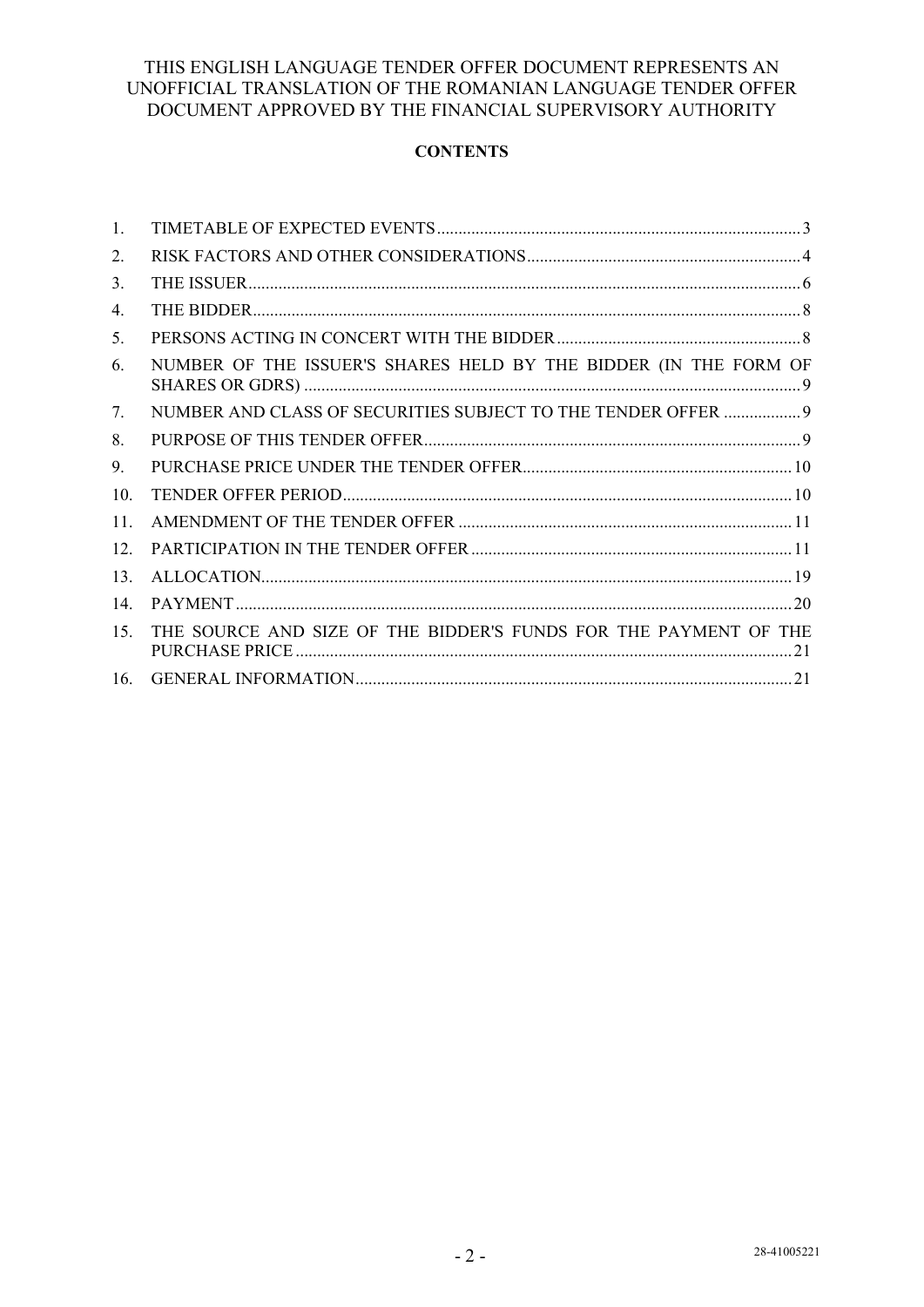## 1. **TIMETABLE OF EXPECTED EVENTS**

The times, dates and events shown in this table are not binding and are subject to change at the absolute discretion of the Bidder:

| <b>TIME AND DATE</b>      | <b>EVENT</b>                                                                                                                                                                                                                                                                                                                                                                                                                                                                           |  |  |
|---------------------------|----------------------------------------------------------------------------------------------------------------------------------------------------------------------------------------------------------------------------------------------------------------------------------------------------------------------------------------------------------------------------------------------------------------------------------------------------------------------------------------|--|--|
| T-25 Business Days        | Announcement of the Tender Offer                                                                                                                                                                                                                                                                                                                                                                                                                                                       |  |  |
|                           | Publication of the Tender Offer Document                                                                                                                                                                                                                                                                                                                                                                                                                                               |  |  |
| <b>T-21 Business Days</b> | Commencement of the Offer Period                                                                                                                                                                                                                                                                                                                                                                                                                                                       |  |  |
| T                         | Expiration Deadline at 12:00 p.m. (Eastern European<br>Time) / 10:00 a.m. (Greenwich Mean Time) – deadline<br>for submission of tenders of Shares and/or GDRs                                                                                                                                                                                                                                                                                                                          |  |  |
|                           | Please note that Euroclear and Clearstream (together<br>with Euroclear, the " <b>Clearing Systems</b> "),<br>their<br>respective participants and the brokers or other<br>securities intermediaries through which GDRs are<br>held will establish their own cut-off dates and times for<br>the tender of the GDRs, which will be earlier than the<br><b>Expiration Deadline</b>                                                                                                        |  |  |
|                           | Allocation Date - announcement of the allocation ratio                                                                                                                                                                                                                                                                                                                                                                                                                                 |  |  |
| T+1 Business Day          | Trade Date - announcement of the Exchange Rate;<br>execution of trades with respect to the Shares accepted<br>for purchase after allocation                                                                                                                                                                                                                                                                                                                                            |  |  |
| T+2 Business Day          | Payment of the Purchase Price by the Bidder for GDRs<br>accepted for purchase by the Bidder after application<br>of the allocation ratio, in US dollars to the GDR Tender<br>Agent.                                                                                                                                                                                                                                                                                                    |  |  |
|                           | The GDR Tender Agent will, as soon as practicable on<br>or after T+2 Business Days but no later than T+3<br>Business Days, (i) pay that price to the Clearing<br>Systems for further distribution to Investors who have<br>validly tendered GDRs in the Tender Offer and whose<br>GDRs have been accepted for purchase in the Tender<br>Offer and (ii) instruct the Clearing Systems to transfer<br>the corresponding GDRs to the account indicated by<br>the Bidder for this purpose. |  |  |
| T+3 Business Days         | Shares Settlement Date - Payment of the Purchase<br>Price by the Bidder to Investors for Shares accepted for<br>purchase after allocation, in RON, and receipt by the<br>Bidder of the corresponding Shares as part of<br>settlement (delivery versus payment in the clearing and<br>settlement system of Depozitarul Central S.A. (the<br>"Central Depositary")                                                                                                                       |  |  |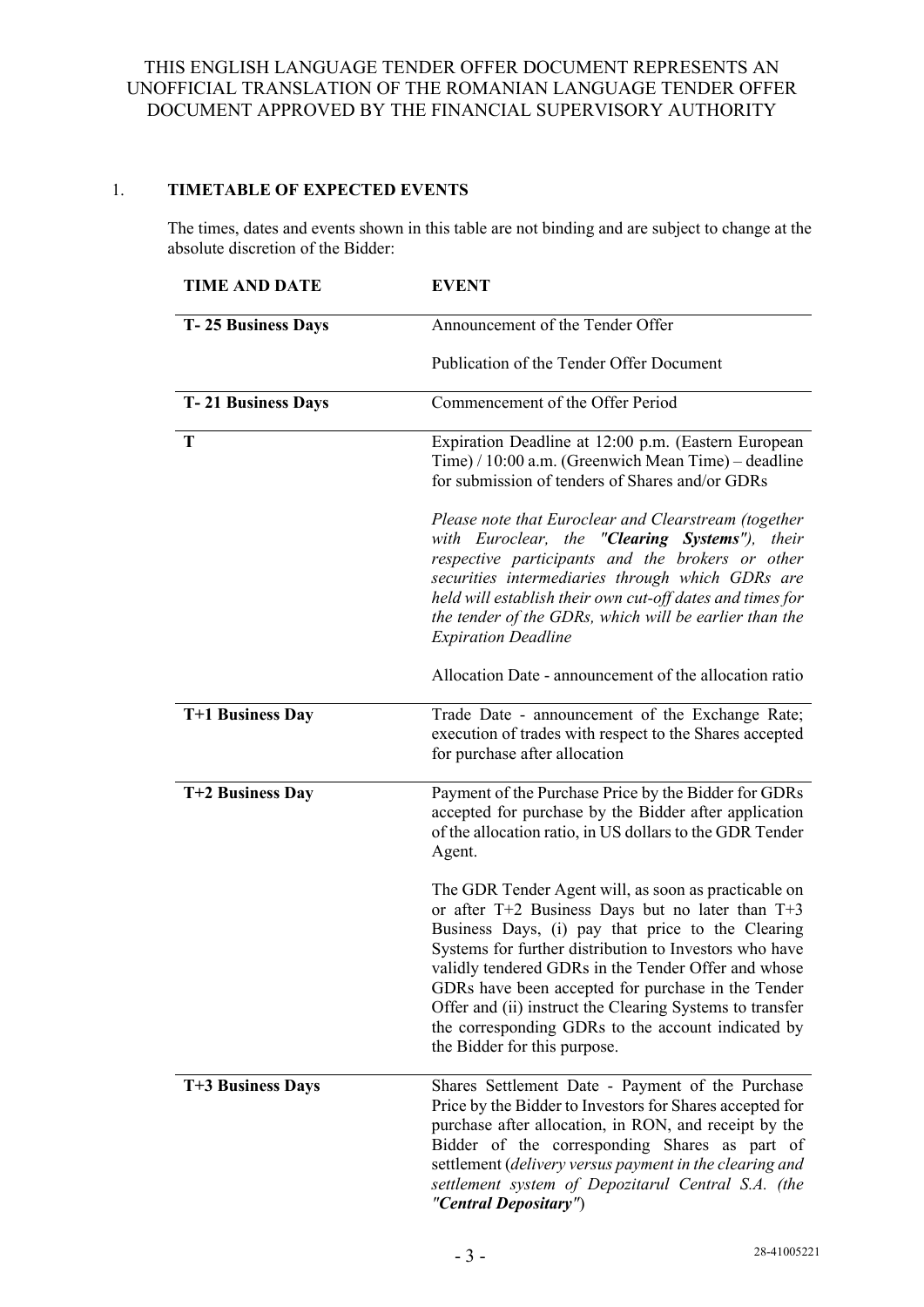Announcement of completion of the Tender Offer (*upon completion of settlement procedures in relation to trades with respect to Shares and GDRs accepted for purchase by the Bidder after allocation*)

### 2. **RISK FACTORS AND OTHER CONSIDERATIONS**

Before making a decision with respect to the Tender Offer, Investors should carefully consider, in addition to the other information contained in this Tender Offer Document, the following:

**Blocking of Securities**. When considering whether to tender Securities pursuant to the Tender Offer, Investors should take into account that restrictions on the transfer of Securities by Investors will apply from the time of such tender or submission. An Investor must, on tendering Shares in the Tender Offer, agree that the relevant Shares will be blocked in the relevant account at the Authorised Participant (as defined below) or the relevant custodian of the Investor (as the case may be) from the date the relevant tender of Shares is made until the Trade Date or until the Investor validly withdraws its tender, as applicable. An Investor must, on tendering GDRs in the Tender Offer, agree that the relevant GDRs will be blocked in the relevant account at the relevant Clearing System from the date the relevant tender of GDRs is made until the earlier of the time of completion of settlement of the Tender Offer and the date on which the Investor validly withdraws its tender, as applicable, it being understood, however, that the Clearing Systems may only permit Investors to withdraw their instructions to tender until the applicable Clearing System's own cut-off times.

**Responsibility for complying with the procedures of the Tender Offer**. Investors are responsible for complying with all the procedures for tendering Securities required pursuant to this Tender Offer. None of the Bidder, the Intermediary, the Agents, the GDR Tender Agent nor the GDR Depositary assumes any responsibility for informing Investors of irregularities with respect to any tender instruction made in connection with the Tender Offer.

**Compliance with offer restrictions**. Investors are referred to the offer restrictions and the acknowledgements, representations, warranties and undertakings which Investors will be deemed to make on tendering Securities in the Tender Offer. Non-compliance with these could result in, among other things, the unwinding of trades and/or civil or criminal liability.

**Taxation**. Investors should be aware that the sale of Securities and receipt of the Purchase Price pursuant to this Tender Offer may be subject to fiscal taxes, fees and commissions of the brokers, intermediaries, relevant market institutions involved and bank transfer fees. The Bidder is not responsible for withholding or payment of and will not withhold or pay any taxes or other governmental charges or fiscal duties in relation to the Purchase Price payable to Investors. The Bidder is neither responsible for the payment of any transaction fees and charges nor other charges and commissions payable by Investors who have sold Securities pursuant to the Tender Offer. Consequently, Investors should consult at their own expense their tax advisors with respect to those consequences in considering this Tender Offer.

**Other purchases of Securities**. Whether or not the purchase of any Securities pursuant to the Tender Offer is completed, the Bidder and its respective affiliates may, to the extent permitted by applicable law (including Rule 14e-5 under the Exchange Act), acquire (from time to time after the Tender Offer) securities in the Issuer, including through open market purchases, privately negotiated transactions, tender offers, exchange offers or otherwise. Such purchases may be on such terms and at such prices as the parties may determine, which may be more or less than the prices to be paid pursuant to the Tender Offer and could be for cash or other consideration or otherwise on terms more or less favourable than those contemplated by the Tender Offer.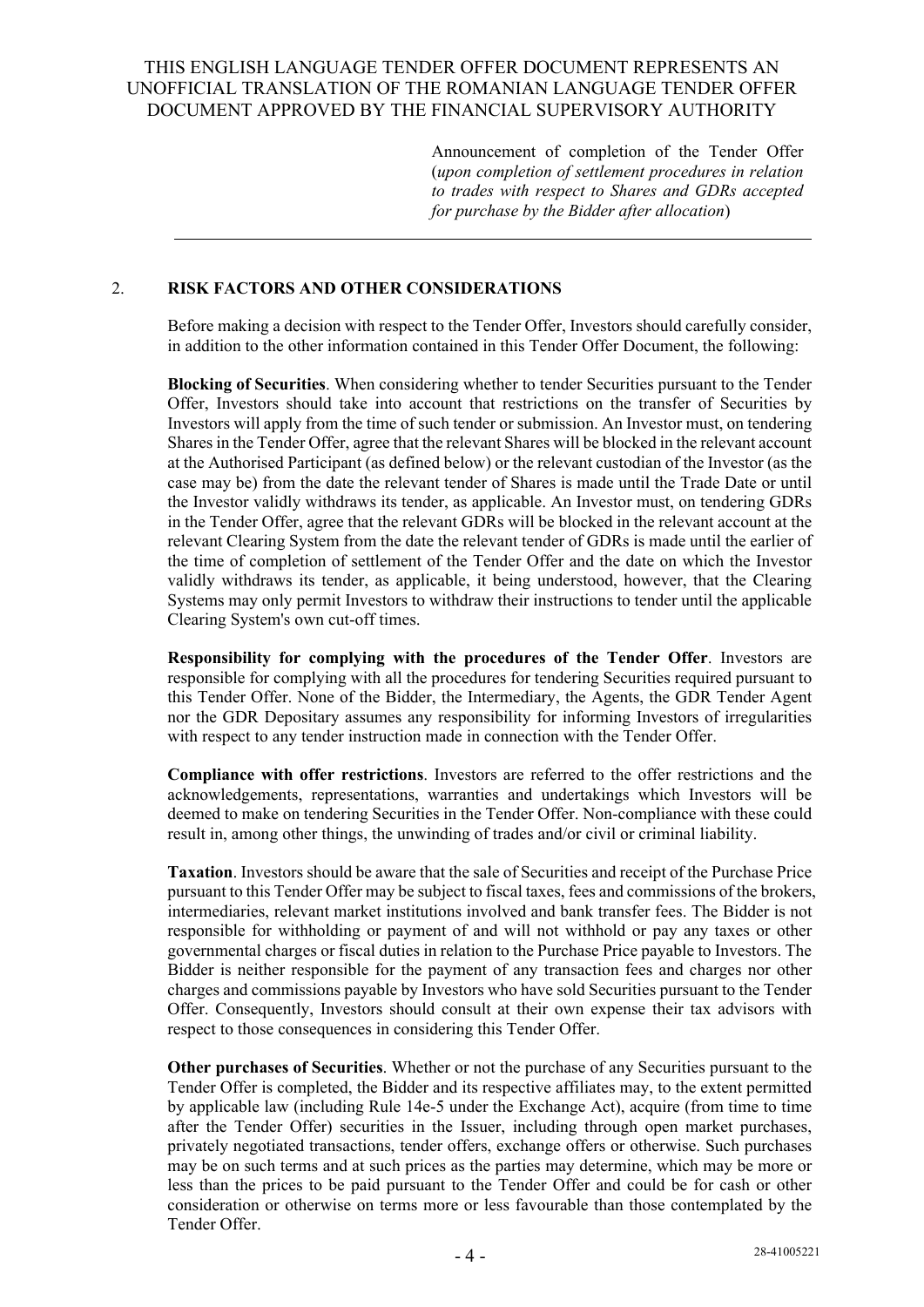**Proportionate interest of the Issuer's shareholders may increase following the Tender Offer.** Should the Issuer's shareholders at the time of the Tender Offer decide not to tender Securities held by them in the Tender Offer, while other Investors tender Shares or GDRs representing the Maximum Number of Shares, such shareholders' respective proportionate equity interest as a percentage of the Issuer's outstanding share capital will increase following the cancellation of the Securities acquired by the Bidder in the Tender Offer and the corresponding share capital decrease.

#### **The Issuer will publish its quarterly financial results for the nine-month period ended 30 September 2020 and continue to publish monthly net asset value ("NAV") reports during the Offer Period.**

The Issuer is expected to publish financial data during the Offer Period. In particular, the Issuer expects to publish during such period:

- (a) its quarterly financial results for the nine-month period ended 30 September 2020. The quarterly financial results will be published on 16 November 2020.
- (b) its monthly NAV reports for the end of October and November, respectively. The NAV report for October 2020 will be published on 13 November 2020 and the NAV report for November 2020 will be published no later than 15 December 2020.

While as at the date of this Tender Offer Document the Bidder expects that such NAV reports and the quarterly financial results for the nine-month period ended 30 September 2020 will reflect a situation broadly in line with the one shown in the NAV report for September 2020 published on 15 October 2020, there is no certainty whether this will be the case or whether the additional reports to be published during the Offer Period described above, will reflect such a situation. All financial information and NAV reports of the Issuer are publicly available and can be found on the Issuer's website (www.fondulproprietatea.ro).

#### **The Issuer will hold extraordinary and ordinary general meetings of shareholders during the Offer Period.**

The Issuer convened the extraordinary and ordinary general meetings of shareholders (the "**GSMs**") to be held on 13 November 2020, therefore within the Offer Period, as per the convening notice available on https://www.fondulproprietatea.ro/home/investor-relations/gsminformation/gsm-documentation/2020.html#gsm-document-list-content. The GSMs will decide, among other things, on the approval of certain amendments to the Constitutive Act of the Issuer and the approval of 2021 budget of the Issuer and the appointment of two members in the Board of Nominees of the Issuer, respectively.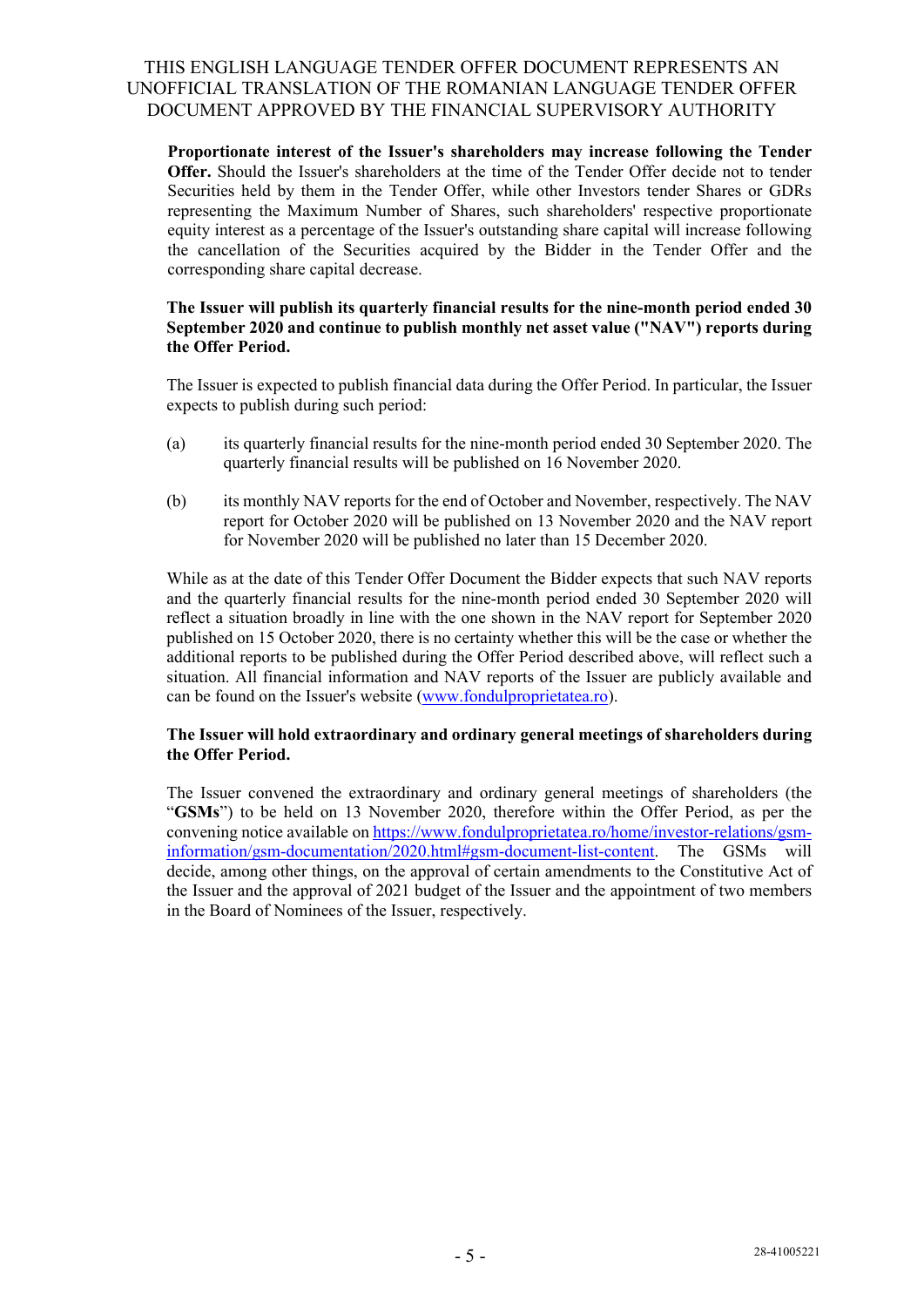### 3. **THE ISSUER**

The company whose Securities are being offered for repurchase under the Tender Offer is Fondul Proprietatea S.A., identified according to the following data:

| Legal form:                             | Joint stock company, registered and operating under              |  |
|-----------------------------------------|------------------------------------------------------------------|--|
|                                         | Romanian law as an alternative investment fund (as               |  |
|                                         | defined by Law no. 74/2015 regarding alternative                 |  |
|                                         | investment fund managers)                                        |  |
|                                         |                                                                  |  |
| <b>Registered office:</b>               | 78-80 Buzesti Street (7 <sup>th</sup> floor), District 1, Postal |  |
|                                         | Code 011017, Bucharest, Romania                                  |  |
|                                         |                                                                  |  |
| <b>Fiscal code:</b>                     | 18253260                                                         |  |
|                                         |                                                                  |  |
| <b>Registration number at the Trade</b> | J40/21901/2005                                                   |  |
| <b>Registry:</b>                        |                                                                  |  |
|                                         |                                                                  |  |
| Main business object:                   | NACE code 6430 – mutual funds and other similar                  |  |
|                                         | financial entities                                               |  |
|                                         |                                                                  |  |
| Share capital:                          | Current subscribed share capital (as registered                  |  |
|                                         | with the Trade Registry/Central Depositary): RON                 |  |
|                                         | 3,749,282,292.08, divided into 7,210,158,254                     |  |
|                                         | ordinary shares, issued in dematerialized form, with             |  |
|                                         | each share having a nominal value of RON 0.52 and                |  |
|                                         | granting equal rights to its owner.                              |  |
|                                         | Current paid up share capital (as registered with                |  |
|                                         | the Trade Registry/Central Depositary): RON                      |  |
|                                         | 3,560,099,870.08 divided<br>into 6,846,345,904                   |  |
|                                         | ordinary shares, issued in dematerialized form, with             |  |
|                                         | each share having a nominal value of RON 0.52 and                |  |
|                                         | granting equal rights to its owner.                              |  |
|                                         |                                                                  |  |
|                                         | The difference between subscribed and paid up share              |  |
|                                         | capital (i.e., unpaid share capital) represents the              |  |
|                                         | nominal value of certain contributions due to the                |  |
|                                         | Issuer by the Romanian State represented by the                  |  |
|                                         | Ministry of Public Finance, as shareholder, to the               |  |
|                                         | Issuer. The holders of unpaid shares are not entitled            |  |
|                                         | to participate in the Tender Offer with respect to such          |  |
|                                         | unpaid shares.                                                   |  |
|                                         |                                                                  |  |

According to the shareholders' structure issued by the Central Depositary for 16 October 2020, the share capital of the Issuer was held by legal entities, excluding the GDR Depositary (53.43 per cent) and by natural persons (19.86 per cent). Another 22.57 per cent of the Issuer's share capital was held in the form of GDRs through The Bank of New York Mellon, as GDR Depositary.

The Issuer was incorporated on 28 December 2005 as a joint stock company and was subsequently authorized by the National Securities Commission as a closed-end investment company. The Issuer is registered with the FSA under number PJR09SIIR/400006/18.08.2010. Following the implementation of Directive 2011/61/EU (the "**AIFM Directive**") on alternative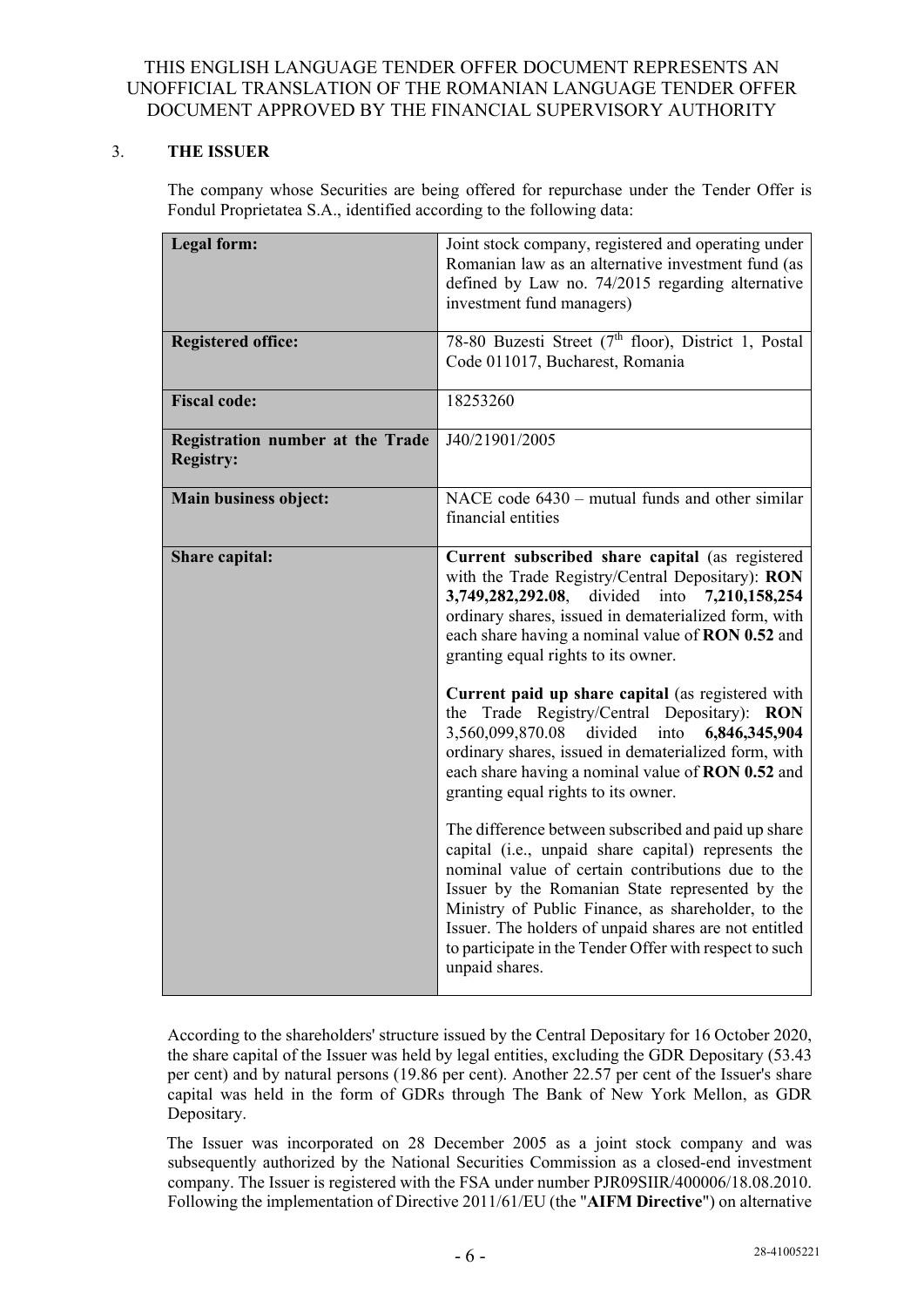investment fund managers into Romanian legislation through Law no. 74/2015, the Issuer qualifies as an alternative investment fund.

The business object of the Issuer is portfolio management. The Issuer's investment objective is the maximisation of returns to shareholders and the increase of the net asset value per share via investments mainly in Romanian equities and equity-linked securities.

In order to comply with Law no. 74/2015 implementing the AIFM Directive, on 29 October 2015, the general meeting of the Issuer's shareholders approved the appointment of Franklin Templeton International Services S.À R.L., a *société à responsabilité limitée*, qualified as an alternative investment fund manager under the laws of Luxembourg, as the alternative investment fund manager and as the sole director of the Issuer for a mandate of two years as of 1 April 2016. Franklin Templeton International Services S.À R.L.'s mandate was successively renewed with two year periods. The latest renewal was for a two year mandate starting with 1 April 2020, in accordance with the resolution of the ordinary general meeting of shareholders of the Issuers dated 28 June 2019.

In order to comply with Law no. 243/2019 regulating alternative investment funds and amending certain legal acts ("**Law no. 243/2019**"), the general meeting of the Issuer's shareholders approved on 28 April 2020 certain amendments to the Constitutive Act which required, as a condition for their entry into force, (i) FSA's endorsement and (ii) registration with the Trade Registry. The FSA issued Endorsement no. 164/22 July 2020 (the "**FSA Endorsement**"), whereby it endorsed most of the amendments to the Issuer's Constitutive Act, as approved by the general meeting of the Issuer's shareholders on 28 April 2020. The amendments that were not endorsed have been revised by the Issuer as per FSA's comments and are subject to shareholders' approval in the extraordinary meeting convened for 13 November 2020.

In addition, at the date of this Tender Offer Document, the Issuer has filed with the FSA the request for the authorisation as alternative investment fund for retail investors under Law no. 243/2019 and the authorisation process is ongoing.

The Issuer's contact details are the following:

| Address:   | 78-80 Buzesti Street (7th floor), District 1, |  |  |
|------------|-----------------------------------------------|--|--|
|            | Postal Code 011017, Bucharest, Romania.       |  |  |
| Web:       | www.fondulproprietatea.ro                     |  |  |
| $E$ -mail: | investor.relations@fondulproprietatea.ro      |  |  |
| Telephone: | $+40212009600$                                |  |  |
| Fax:       | $+40$ 21 200 9631/32                          |  |  |

The Shares are admitted to trading on the spot regulated market operated by the Bucharest Stock Exchange and the GDRs are admitted to trading on the SFS of the LSE.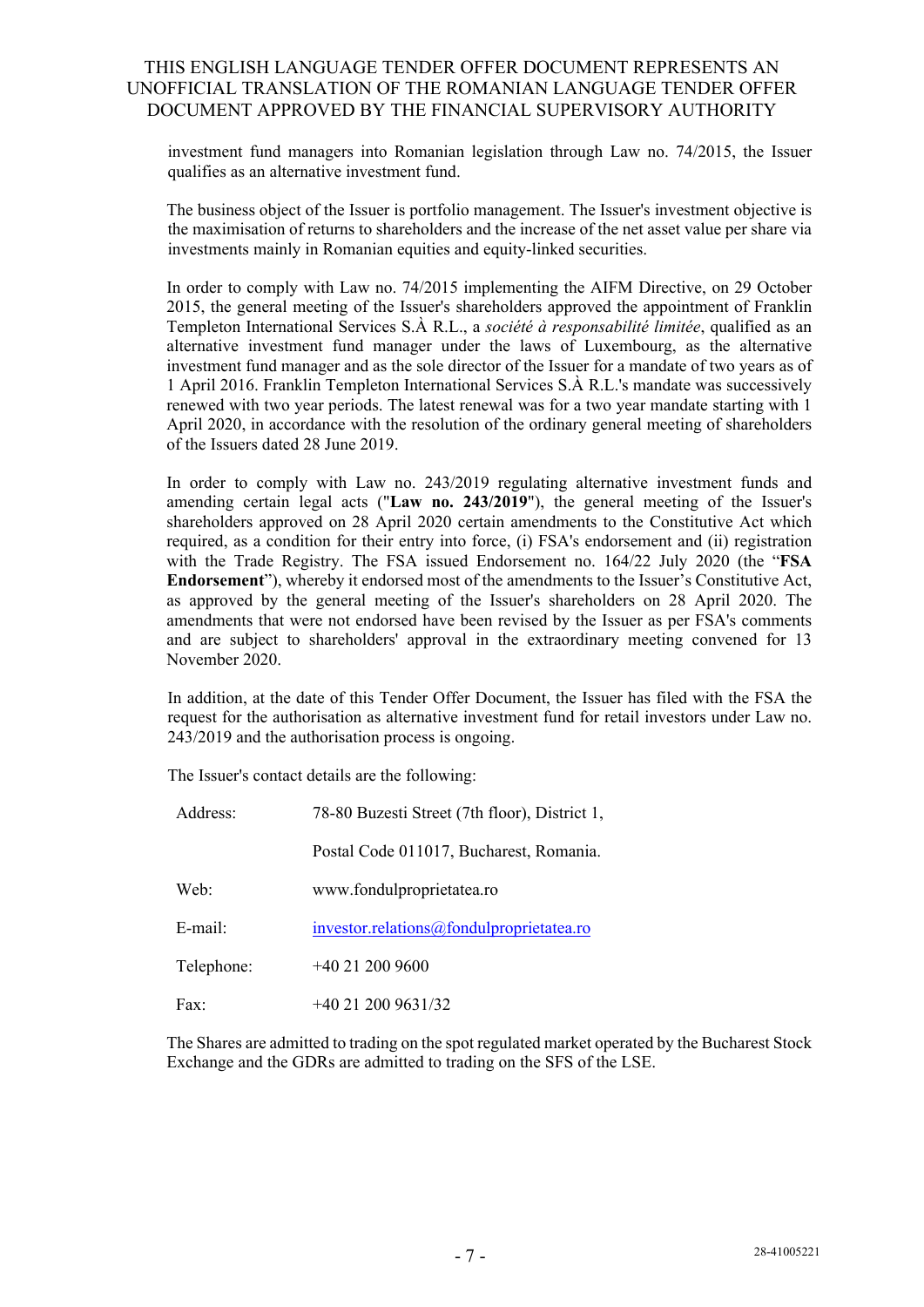The following chart shows the evolution of the price of the Shares, expressed in RON, during the last 12 months prior to, and including, 23 October 2020:





The following chart shows the evolution of the price of the GDRs, expressed in USD, during the last 12 months prior to, and including, 23 October 2020:





The closing price of the Shares and GDRs on 23 October 2020 was RON 1.2900 per Share and USD 15.30 per GDR, respectively.

### 4. **THE BIDDER**

Please refer to Section 3 ("*The Issuer*") above.

### 5. **PERSONS ACTING IN CONCERT WITH THE BIDDER**

The Bidder is not aware of the existence of any persons acting in concert with it in relation to the Issuer. "Persons acting in concert" has the meaning ascribed under the Capital Markets Law.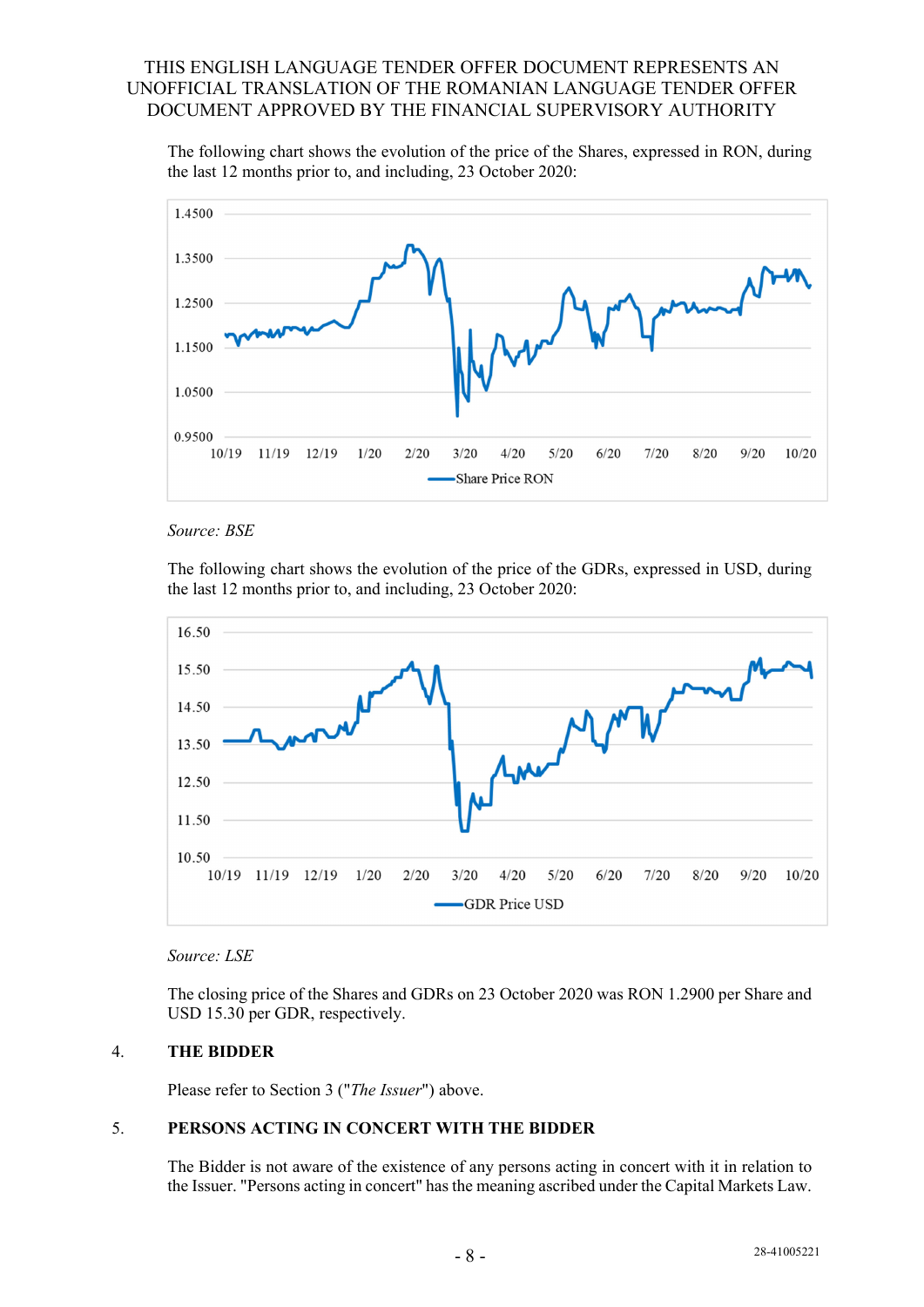### 6. **NUMBER OF THE ISSUER'S SHARES HELD BY THE BIDDER (IN THE FORM OF SHARES OR GDRS)**

According to the statements of account issued by the Central Depositary and by BRD Groupe Société Générale (the Bidder's custodian), the Bidder holds 632,961,287 Shares (all in the form of Shares).

### 7. **NUMBER AND CLASS OF SECURITIES SUBJECT TO THE TENDER OFFER**

The Bidder intends to acquire through the Tender Offer up to 165,000,000 fully paid Shares in the form of Shares and/or GDRs (which, for the avoidance of any doubt, do not include Shares or GDRs already owned by the Bidder on the date of this Tender Offer Document) (the "**Maximum Number of Shares**").

If an Investor is a holder of both Shares and GDRs, the Investor may (but is not obligated to) tender all of its Securities, or any portion or combination of Securities, using the appropriate procedures described below for each type of Security (please refer to Section 12 "*Participation in the Tender Offer*"). Alternatively, an Investor may choose to tender none of its Securities (in which case no action on such Investor's part is required), or tender only one type of security (Shares or GDRs) even if the Investor holds both types of Securities.

| <b>Securities</b><br>types | <b>Identification</b><br><b>Codes/Numbers</b>                                                                    | <b>Listing Venue</b>                                                                                                  | Number of fully paid up<br><b>Securities</b> |
|----------------------------|------------------------------------------------------------------------------------------------------------------|-----------------------------------------------------------------------------------------------------------------------|----------------------------------------------|
| <b>Shares</b>              | ISIN:<br>ROFPTAACNOR5<br>Trading symbol: FP                                                                      | <b>Bucharest</b><br>Stock<br>Exchange                                                                                 | 6,846,345,904*                               |
| <b>GDRs</b>                | Code:<br>Common<br>121643294<br>ISIN: US34460G1067<br>CUSIP: 34460G 106<br>SEDOL: BWV69Y7<br>Trading symbol: FP. | Specialist<br>Fund<br>Segment of the main<br>market for listed<br>securities<br>of the<br>London<br>Stock<br>Exchange | 32,260,952                                   |

The following table provides information with respect to the Securities as at 23 October 2020:

\* Including Shares represented by GDRs.

### 8. **PURPOSE OF THIS TENDER OFFER**

This Tender Offer is part of the buy-back programme authorized by the resolution of the extraordinary general meeting of shareholders of the Bidder no. 5 held on 15 November 2019 the purpose of which is the decrease of the Bidder's share capital. The buy-back programme has been authorised for a period starting with 1 January 2020 until 31 December 2020.

After the closing of the Tender Offer, the Bidder intends to cancel the GDRs purchased in the Tender Offer in exchange for the underlying Shares and subsequently, subject to approval of the shareholders, cancel all the purchased Shares (whether initially purchased in the form of Shares or GDRs) and decrease its share capital by the corresponding nominal value, at the time of cancellation, of such cancelled Shares.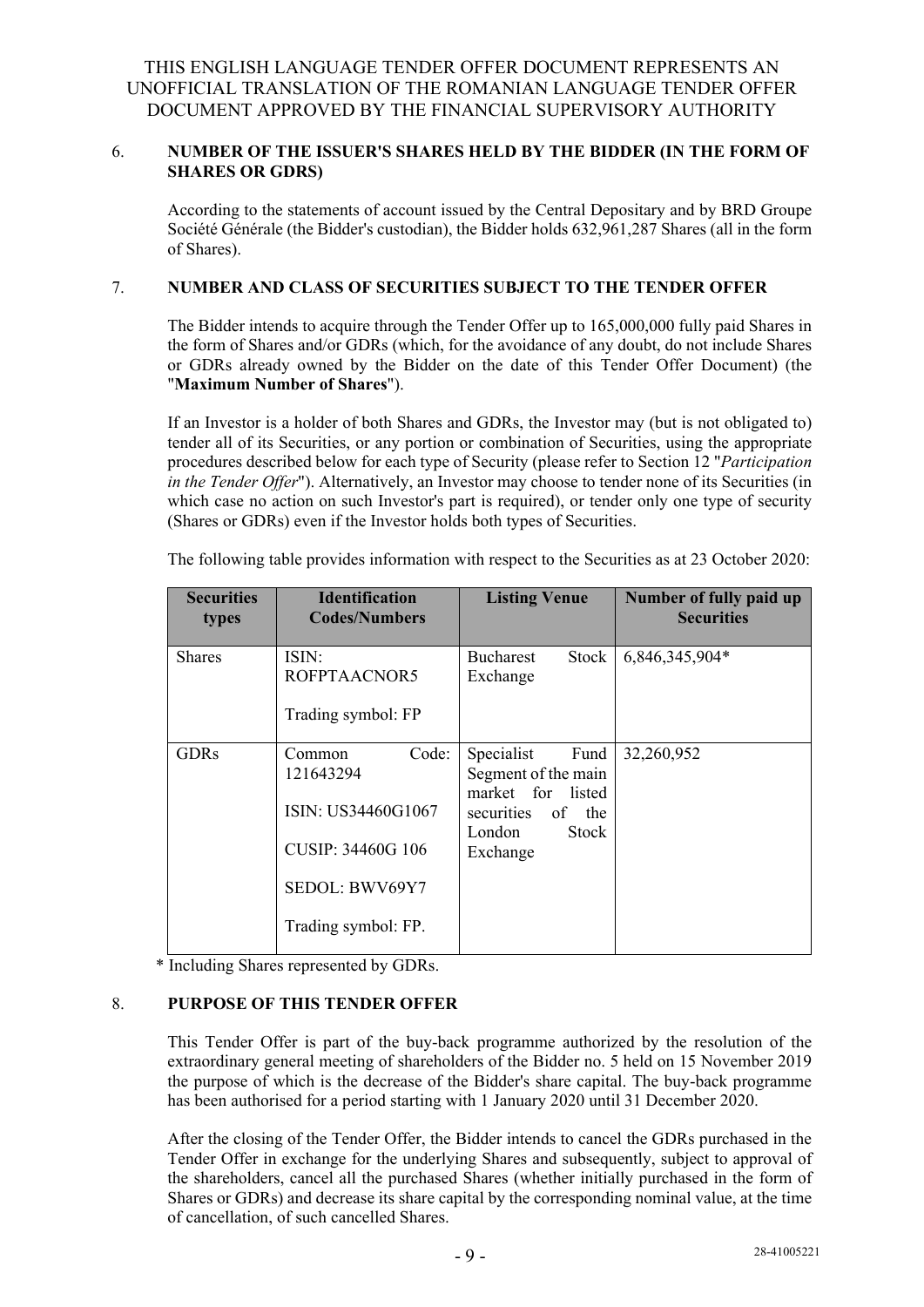### 9. **PURCHASE PRICE UNDER THE TENDER OFFER**

#### 9.1 **The Purchase Price**

The price per Share to be paid by the Bidder within the Tender Offer is RON 1.39 per Share and the USD equivalent of RON 69.5 per GDR, as applicable (the "**Purchase Price**"). The Purchase Price for the Shares will be paid in RON. The Purchase Price for the GDRs will be paid in US dollars at the Exchange Rate. No assurance can be given as to the National Bank of Romania US Dollar/RON exchange rate that will be published on the Trade Date.

### 9.2 **The method of determining the Purchase Price**

The Purchase Price in RON was established according to the Capital Markets Law and Regulation no. 5/2018. According to the provisions of Regulation no. 5/2018, the price in a tender offer of shares should be equal to at least the higher of:

- (a) the highest price paid by the relevant bidder and the persons acting in concert therewith for shares during a period of 12 months preceding the date of submission to the FSA of the relevant tender offer document. In this Tender Offer, the highest price paid by the Bidder for Shares during the 12 month period ending on 23 October 2020 (the "**Relevant Period**") is RON 1.39 per Share; and
- (b) the volume weighted average price for shares, for a period of 12 months preceding the date of the submission to the FSA of the relevant tender offer document. In this Tender Offer, the volume weighted average price per Share for the Relevant Period is 1.2632 RON per Share.

The highest price paid by the Bidder for GDRs during the Relevant Period is USD 16.8800 per GDR (the "**Highest Price per GDR**"), while the volume weighted average price per GDR for the same period is USD 14.009586 per GDR. The Bidder paid the Highest Price per GDR on the trade dates of 11 September 2020. The National Bank of Romania's RON/USD exchange rates valid for the aforementioned trade date were of 4.1038 RON/USD. Thus, the highest RON equivalent of the Highest Price per GDR is of RON 69.2721 per GDR and of RON 1.3854 per Share (by accounting for the GDR/Share ratio of 1/50).

#### 9.3 **Offer Value**

The total Purchase Price payable under the Tender Offer (the "**Offer Value**") will be equal to the number of purchased Shares (in the form of Shares or GDRs) in the Tender Offer multiplied by the applicable Purchase Price in RON.

The Bidder may, at its sole discretion increase the Purchase Price during the Tender Offer according to the procedure described in Section 11 "*Amendment of the Tender Offer*" of this Tender Offer Document. In this situation, any Investors who have validly accepted the Tender Offer before the amendment of the Purchase Price will receive the increased Purchase Price.

### 10. **TENDER OFFER PERIOD**

This Tender Offer will be open for a period of twenty-two (22) Business Days. The Tender Offer will commence on 12 November 2020 and will expire on the Expiration Deadline, which is at 12:00 p.m. (Eastern European Time) / 10:00 a.m. Greenwich Mean Time on 16 December 2020 (the "**Offer Period**").

"**Business Day**" means a day on which banks are open for business in Romania, England and the US. For the avoidance of any doubt, 11 November, 26 November, 30 November and 1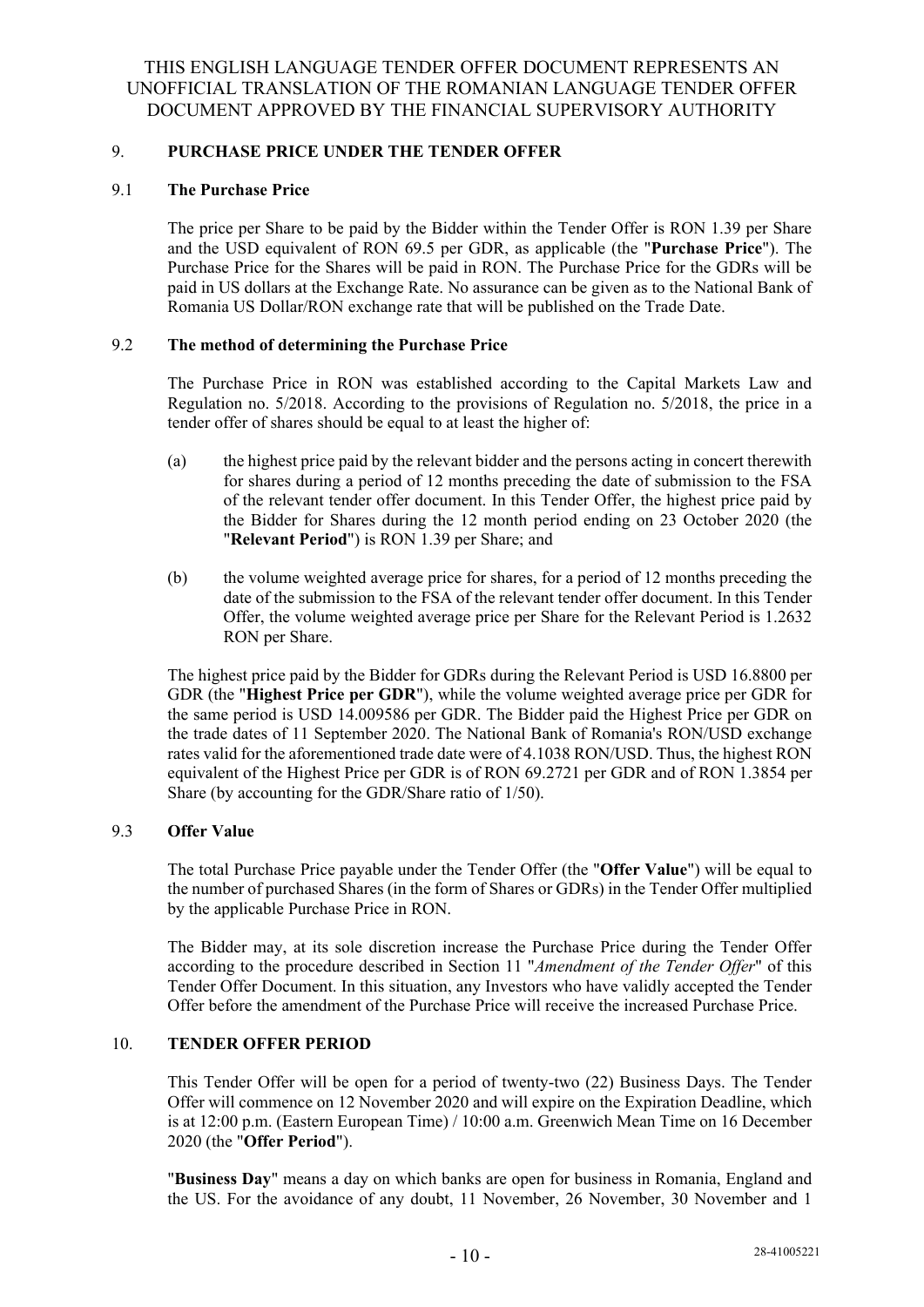December 2020 are not Business Days and, as a consequence, no tender of Securities will be accepted on these days.

The Clearing Systems, their respective participants and the brokers or other securities intermediaries through which GDR holders hold their GDRs will establish their own cut-off dates and times for the tender and/or revocation of the GDRs, which will be earlier than the Expiration Deadline.

The Offer Period may be extended by the Bidder according to the procedure described in Section 11 "*Amendment of the Tender Offer"* of this Tender Offer Document. Throughout its duration, the Tender Offer is irrevocable, and may not be terminated by the Bidder. On the Expiration Deadline, the Tender Offer will become obsolete.

#### 11. **AMENDMENT OF THE TENDER OFFER**

During the Offer Period, the Bidder may amend the initial terms and conditions of the Tender Offer, provided that:

- (a) the FSA approves the amendment to the Tender Offer Document;
- (b) the amendment terms do not lead to less favourable conditions for Investors; and
- (c) the amendment shall be made available to Investors through publication of an announcement under the same procedure as that used for the publication of the Tender Offer Document.

Any request to amend the Tender Offer Document must be submitted to the FSA for approval not later than three (3) Business Days prior to the Expiration Deadline.

Any amendment to the Tender Offer Document once approved by the FSA is valid from the date of its publication.

In the event of an increase in the Purchase Price, all Investors who have agreed to tender their Securities to the Bidder pursuant to the terms of the Tender Offer shall receive the increased Purchase Price in respect of all Securities actually purchased by the Bidder.

The Bidder reserves the right, at any time or from time to time, to postpone the Expiration Deadline (as a result of an amendment to the Tender Offer Document or otherwise) to a later date and time as announced by the Bidder, subject to applicable law (including Rule 14e-l under the Exchange Act) and, in any case, without extending the Offer Period beyond 50 Business Days. During any postponement of the Expiration Deadline (as a result of an amendment to the Tender Offer Document or otherwise), all Securities previously tendered in the Tender Offer will remain subject to the Tender Offer and may, subject to the terms and conditions to the consummation of the Tender Offer, be accepted for purchase by the Bidder. If the Bidder postpones the Expiration Deadline (as a result of an amendment to the Tender Offer Document or otherwise), the Bidder will provide written notice of such change to the GDR Tender Agent and will disseminate a supplement to this Tender Offer Document or issue a press release, as necessary.

### 12. **PARTICIPATION IN THE TENDER OFFER**

#### 12.1 **General**

Investors who desire to tender all or any portion of their Securities pursuant to this Tender Offer must follow the procedures set forth in this Section.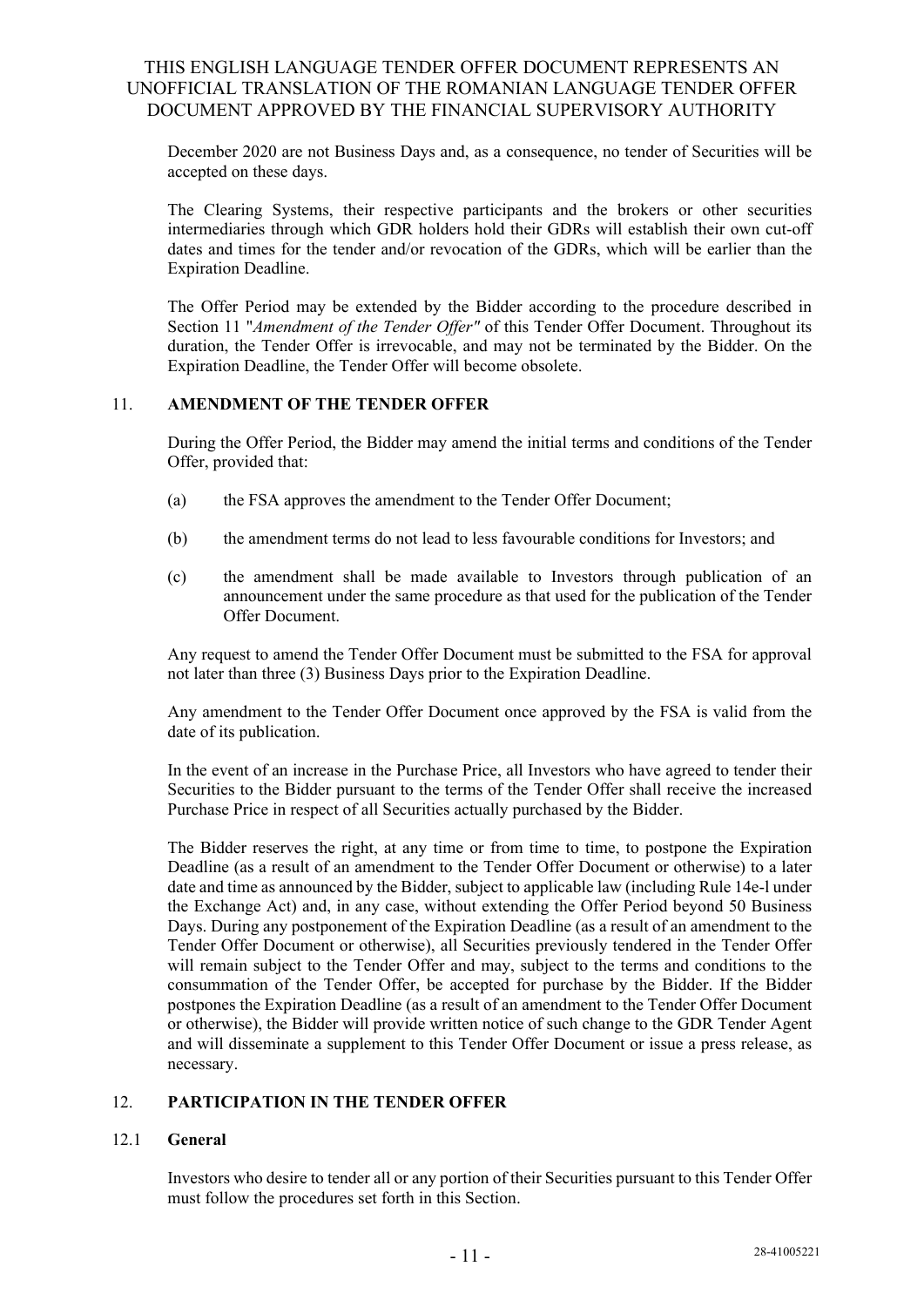Section 13(e) of the Exchange Act and Rule 14e-4 promulgated thereunder make it unlawful for any person acting alone or in concert with others, directly or indirectly, to tender securities for such person's own account unless at the time of tender and at the Expiration Deadline such person has a "net long position" in a number of securities that is equal to or greater than the amount tendered and will deliver or cause to be delivered such securities for the purpose of tendering to the Bidder within the period specified in this Tender Offer. Rule 14e-4 also provides a similar restriction applicable to the tender or guarantee of a tender on behalf of another person. A tender of securities made pursuant to any method of delivery set forth in this Tender Offer will constitute the tendering Investor's acceptance of the terms and conditions of this Tender Offer, as well as the tendering Investor's representation and warranty to the Bidder that (i) such Investor has a "net long position" in a number of securities at least equal to the securities being tendered within the meaning of Rule 14e-4, and (ii) such tender of securities complies with Rule 14e-4. The Bidder's acceptance for purchase of Shares and GDRs tendered pursuant to this Tender Offer will constitute a binding agreement between the tendering Investor and the Bidder upon the terms and subject to the conditions of this Tender Offer and, including the participating Investor's representation that the Investor has a net long position in the Shares or GDRs, as the case may be, being tendered for purchase within the meaning of Rule 14e-4 and that the request to tender such Shares or GDRs, as the case may be, complies with Rule 14e-4.

### 12.2 **Participation of Investors tendering Shares**

The Tender Offer for Shares shall be carried out exclusively through the trading systems operated by the BSE.

Investors may tender their Shares (i) through the Intermediary, during its regular business hours of each Business Day within the Offer Period, from Monday to Friday, at its headquarters at Blvd. Dacia no. 20, 1st District, Romana Offices, 4th floor, Bucharest, Romania; and (ii) at the registered office of any Eligible Participant, during the regular business hours of the respective Eligible Participant on each Business Day within the Offer Period, from Monday to Friday.

For the purposes of this Tender Offer Document:

"**Eligible Participants**" means any intermediaries (other than the Intermediary), which are investment firms or credit institutions qualified as participants to the trading system of the BSE, and which (a) have signed and submitted to the Intermediary an irrevocable and unconditional undertaking (the "**Engagement Letter**") to observe the terms and conditions of the Tender Offer and applicable laws, via email at  $info@swisscapital-ro$  and in original at the Intermediary's headquarter and (b) have been granted access to the market segment of the BSE used for the Tender Offer.

Investors may tender their Shares in the Tender Offer in accordance with the terms of this Tender Offer Document by filling in and signing the share purchase agreement (the "**Acceptance Form**") made available to interested Investors by the Intermediary or any Eligible Participant (the Intermediary together with the Eligible Participant, the "**Authorised Participants**") at their respective registered offices and by delivering before the Expiration Deadline, all necessary documents, at the respective registered offices.

Signed and completed Acceptance Forms may be submitted with any Authorised Participant only prior to the Expiration Deadline.

Each Investor tendering Shares in the Tender Offer may only tender such number of Shares in respect of which it is a registered owner on the date of submission of the Acceptance Form to any Authorised Participant in the Tender Offer. Each Authorised Participant undertakes to verify, upon receiving each Acceptance Form, with the accompanying documents that the number of Shares proposed to be tendered by each Investor as set out in the Acceptance Form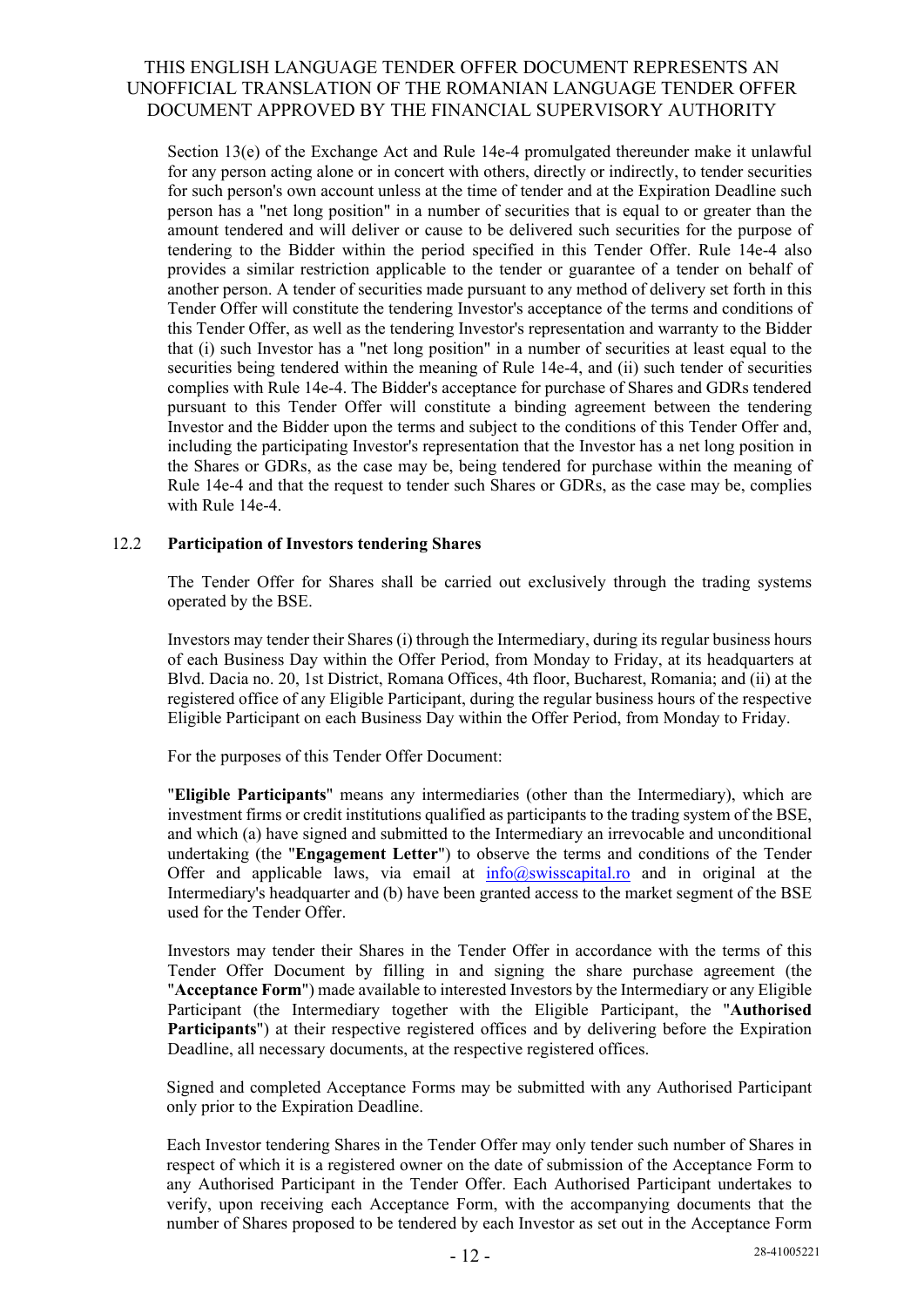does not exceed the number of Shares held at that time by the respective Investor, which are registered in an account opened with the respective Authorised Participant or with the relevant custodian of the Investor (as the case may be). Each Authorised Participant may only validate the tenders made by an Investor and place the corresponding sell order into the trading system of the BSE after it has performed the above described verifying process. Each Authorised Participant is liable for any loss or damages caused to the Bidder or any third parties, directly or indirectly, by the failure to comply with the above described process in respect of the tenders validly submitted to such Authorised Participant.

If an Investor has concluded a valid brokerage contract with an Authorised Participant, such Investor may send to the respective Authorised Participant a standard sale order in respect of the Shares proposed to be sold in the Tender Offer, without being required to submit any other additional documentation except for the evidence of ownership of the Shares in the form of a statement of account issued by its custodian. In such case, the relevant Authorised Participant will fill in the Acceptance Form on behalf of the respective Investor.

If an Investor has not concluded a valid brokerage contract with an Authorised Participant, the Acceptance Form must be accompanied by any other documents requested by the Authorised Participant for the purpose of carrying out its duty to comply with "know your client" rules, based on applicable regulation and its internal policies and requirements for client identification.

Documents in a language other than Romanian or English, submitted by an Investor must be accompanied by a translation thereof into Romanian or English.

If (a) an Acceptance Form contains factual or legal errors or is not accompanied by the required documentation and/or (b) any Shares intended to be sold in the Tender Offer by an Investor (i) are restricted in any way from transfer and such restriction is registered with the Central Depositary, the Authorised Participant or the relevant custodian of the Investor (as the case may be) and/or (ii) are expressed to be subject to any options or other rights in favour of a third party and/or (iii) are not held in an account of the Investor and/or (iv) the number of Shares indicated in the Acceptance Form exceeds the number of Shares actually held by the Investor, the relevant Acceptance Forms shall be deemed null and void for the entire number of shares mentioned in it and shall not be validated by the Authorised Participant.

Immediately after the validation of an Acceptance Form from an Investor, the relevant Authorised Participant will block the Shares tendered by that Investor. Each Authorised Participant is required to take all the necessary measures to ensure an effective blocking of the tendered Shares into the relevant accounts opened by the Investor with the respective Authorised Participant. If the Investor holds the Shares, which are tendered, through a custodian, the Investor shall instruct its custodian to block the tendered Shares until the Trade Date (as defined below). Each custodian of the Investors tendering Shares in the Tender Offer is required to take all necessary measures to ensure an effective blocking of the tendered Shares into the relevant accounts opened by the Investor with the respective custodian. The Authorised Participant can request a confirmation from the custodian that the Shares have been blocked as per the Investor instruction. Consequently, such Investor will not be able to transfer, dispose of, or otherwise deal in, the Shares that have been tendered, except where it has validly submitted a tender withdrawal request (a "**Revocation Form**") (see Section 12.4 "*Withdrawal of tenders*").

Any tendered Shares that are not withdrawn and that are not accepted for purchase under the Tender Offer as a result of the pro-rata allocation will be unblocked by the Authorised Participant/custodian after acceptance of the tendered Shares on the Allocation Date (as defined below).

All tendered Shares that are not withdrawn and that are accepted in the Tender Offer shall be unblocked on the Allocation Date for transfer immediately prior to and for the purpose of the registration of the trades in the trading system of the BSE.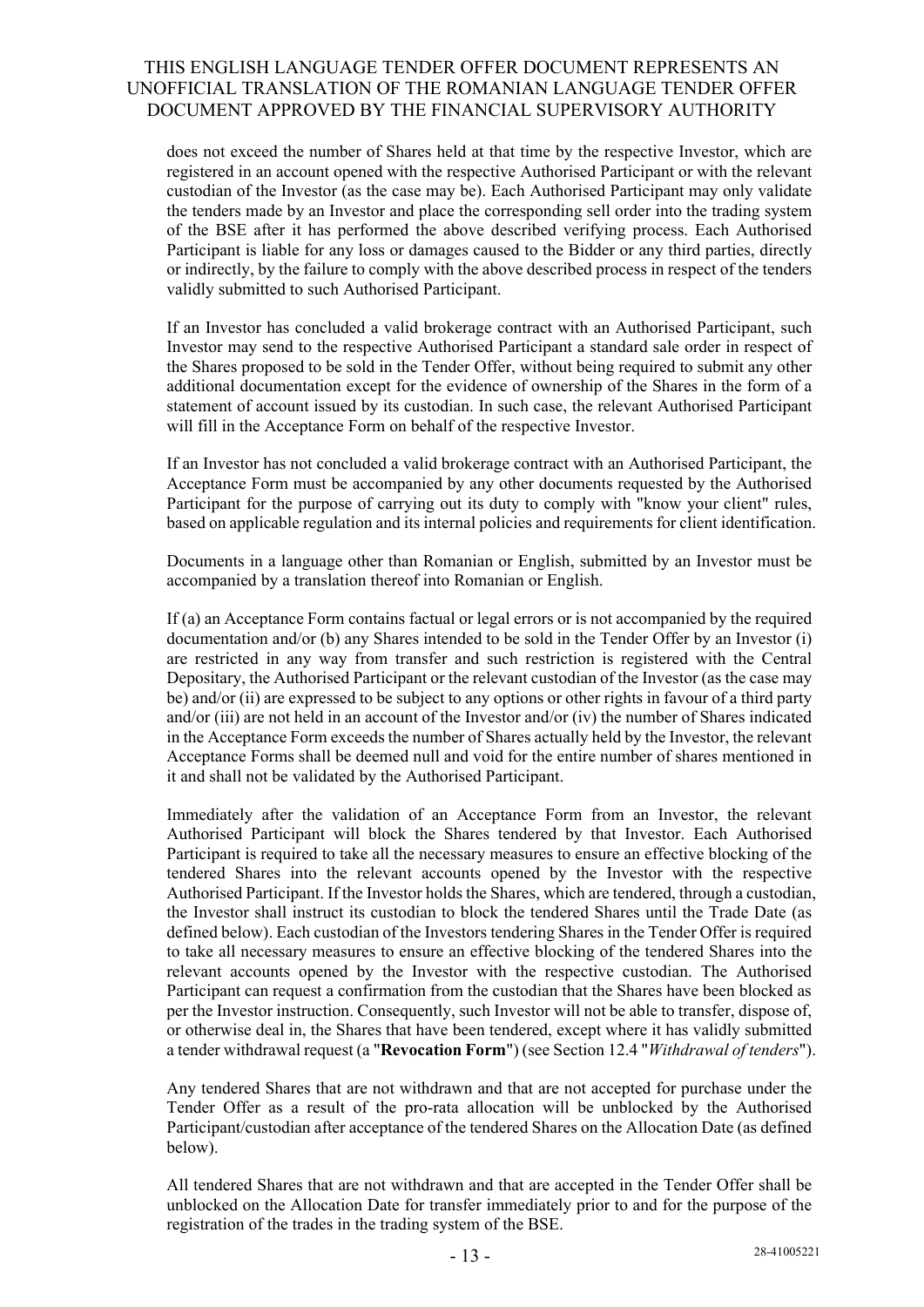Each Authorised Participant must inform Investors tendering their Shares through such Authorised Participant of the terms and conditions of the Tender Offer and each of them is exclusively liable for carrying out the trades in connection with this Tender Offer in compliance with this Tender Offer Document and the FSA regulations. For the avoidance of doubt, the Authorised Participants are liable also for the completion of the settlement of the trades carried out pursuant to the orders collected, validated and registered by such Authorised Parties in the BSE systems and corresponding payments to Investors.

By tendering their Shares through an Authorised Participant, each Investor tendering Shares will be deemed to represent, warrant and agree as follows:

- (a) It understands and agrees that tenders of Shares pursuant to the procedures described in this Tender Offer Document and acceptance of such Shares for purchase by the Bidder will constitute a binding agreement between the Investor tendering Shares and the Bidder, upon the terms and subject to the conditions of this Tender Offer.
- (b) It represents and warrants that it has full power and authority to tender, sell, assign and transfer the Shares tendered hereby and all distributions relating thereto and that when such tendered Shares are accepted for purchase and payment by the Bidder, the Bidder will acquire good, marketable and unencumbered title thereto and to all distributions, free and clear of all liens, charges, claims, interests, rights of third parties, encumbrances and restrictions of any kind and not subject to any adverse claim or right, and together with all rights attached thereto.
- (c) It represents and warrants that it has read this Tender Offer Document and the related materials and agrees to all of the terms of this Tender Offer. All authority conferred or agreed to be conferred shall not be affected by, and shall survive, the death or incapacity of the Investor, and any obligation of the Investor hereunder shall be binding upon the heirs, executors, administrators, trustees in bankruptcy, personal and legal representatives, successors and assigns of the Investor.
- (d) It understands that the Bidder will pay the Purchase Price for each of the Shares accepted for purchase upon the terms and subject to the conditions set forth in this Tender Offer Document.
- (e) It recognizes that under certain circumstances set forth in this Tender Offer Document, the Bidder may amend this Tender Offer.
- (f) It represents, warrants and undertakes that it has observed the laws of all relevant jurisdictions, obtained all requisite governmental, exchange control or other required consents, complied with all requisite formalities in connection with any tender of any Shares, in any jurisdiction and that it has not taken or omitted to take any action in breach of the terms of this Tender Offer Document or the related materials or which will or may result in the Bidder or any other person acting in breach of the legal or regulatory requirements of any such jurisdiction in connection with this Tender Offer or tender of Shares in connection therewith.
- $(g)$  It is not a person to whom it is unlawful to make an invitation pursuant to the Tender Offer under applicable securities laws and it has complied with all laws and regulations applicable to it for the purposes of its participation in the Tender Offer.
- (h) It confirms and agrees that it will indemnify and hold harmless the Bidder, the GDR Tender Agent, the Agents, the Intermediary, the GDR Depositary and each of their affiliates, employees, directors and officers and each person, if any, who controls the Bidder, the GDR Tender Agent, the Agents, the Intermediary and the GDR Depositary within the meaning of Section 15 of the U.S. Securities Act of 1933, as amended, or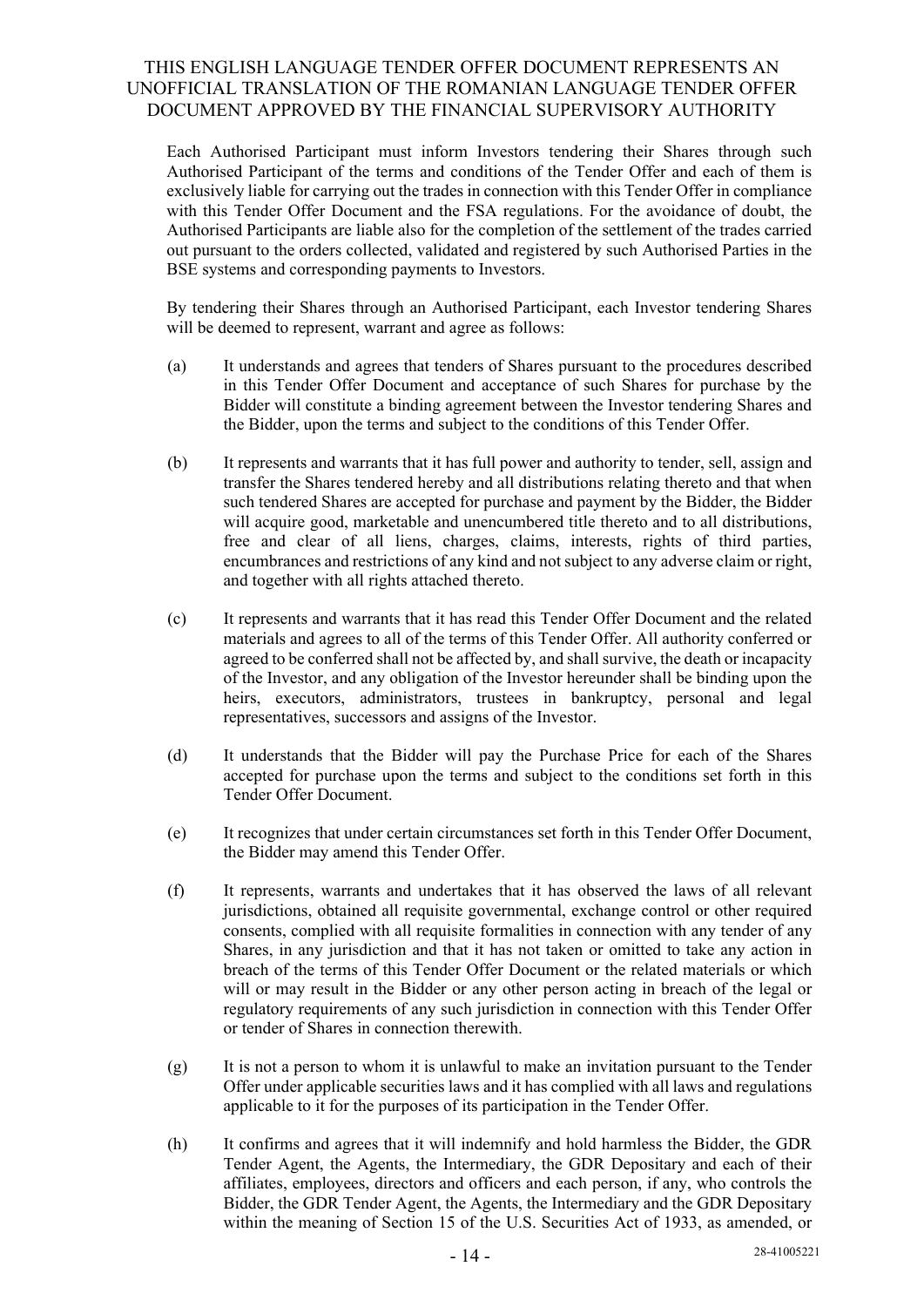Section 20 of the Exchange Act, from and against any and all losses, claims, damages and liabilities (including, without limitation, legal fees and other expenses incurred by any of them in connection with any suit, action or proceeding or any claim asserted, as such fees and expenses are incurred), arising out of or, in connection with any breach by the Investor of any of the representations, warranties and agreements hereunder.

- (i) If the Investor is in the United Kingdom, it is (i) a person having professional experience in matters relating to investments falling within Article 19(5) of the Financial Services and Markets Act 2000 (Financial Promotion) Order 2005, as amended (the "**Order**"), (ii) a high net worth entity falling within Article 49(2)(a) to (d) of the Order, or (iii) otherwise a person to whom the Tender Offer may otherwise lawfully be communicated.
- (j) It represents, warrants and confirms that: (a) it is not a Sanctioned Person (as defined below) (other than solely by virtue of its or its controlling persons' inclusion in: (1) the most current "**Sectoral Sanctions Identifications**" list (which as of the date hereof can be found at: http://www.treasury.gov/resource-center/sanctions/SDN-List/Pages/ssi\_list.aspx (the "**SSI List**"), (2) Annexes III, IV, V and VI of Council Regulation No.833/2014, as further amended (the "**EU Annexes**"), or (3) any other list maintained by a Sanctions Authority, with similar effect to the SSI List or the EU Annexes); (b) it is not acting on behalf, or for the benefit, of a Sanctioned Person; and (c) it will not use, directly or indirectly, the proceeds received by it from the sale of its securities pursuant to this Tender Offer for the purpose of financing or making funds available directly or indirectly to or for the benefit of any Sanctioned Person, to the extent such financing or provision of funds would be prohibited by Sanctions.

For the purposes of this Tender Offer Document:

- (i) a "**Sanctioned Person**" means any person: (a) that is or (to the extent ownership or control subjects it to the relevant sanctions under applicable law or regulatory guidance) is owned or controlled by a person that is described or designated in (1) the most current "Specially Designated Nationals and Blocked Persons" list (which as of the date hereof can be found at: https://www.treasury.gov/ofac/downloads/sdnlist.pdf) or (2) the most current "Consolidated list of persons, groups and entities subject to EU financial sanctions" (which as of the date hereof can be found at: http://eeas.europa.eu/cfsp/sanctions/consol-list/index\_en.htm); or (b) that is otherwise the subject of any Sanctions;
- (ii) "**Sanctions**" means any economic, financial or trade sanctions, laws, regulations, or restrictive measures (including, for the avoidance of doubt, any sanctions or measures relating to any particular embargo or asset freezing) enacted, administered, imposed or enforced from time to time by the US, including the OFAC Regulations, the United Nations, the European Union, each Member State of the European Union, Switzerland, the United Kingdom or the competent governmental agencies or official institutions of any of these countries and organizations, each as amended, supplemented or substituted from time to time; and
- (iii) a "**Sanctions Authority**" means (a) the Security Council of the United Nations; and (b) the respective governmental institutions and agencies of the US, the United Kingdom, the European Union or a Member State of the European Union including, without limitation, the Office of Foreign Assets Control of the US Department of the Treasury, the United States Department of State, the United States Department of Commerce and Her Majesty's Treasury, or (c) any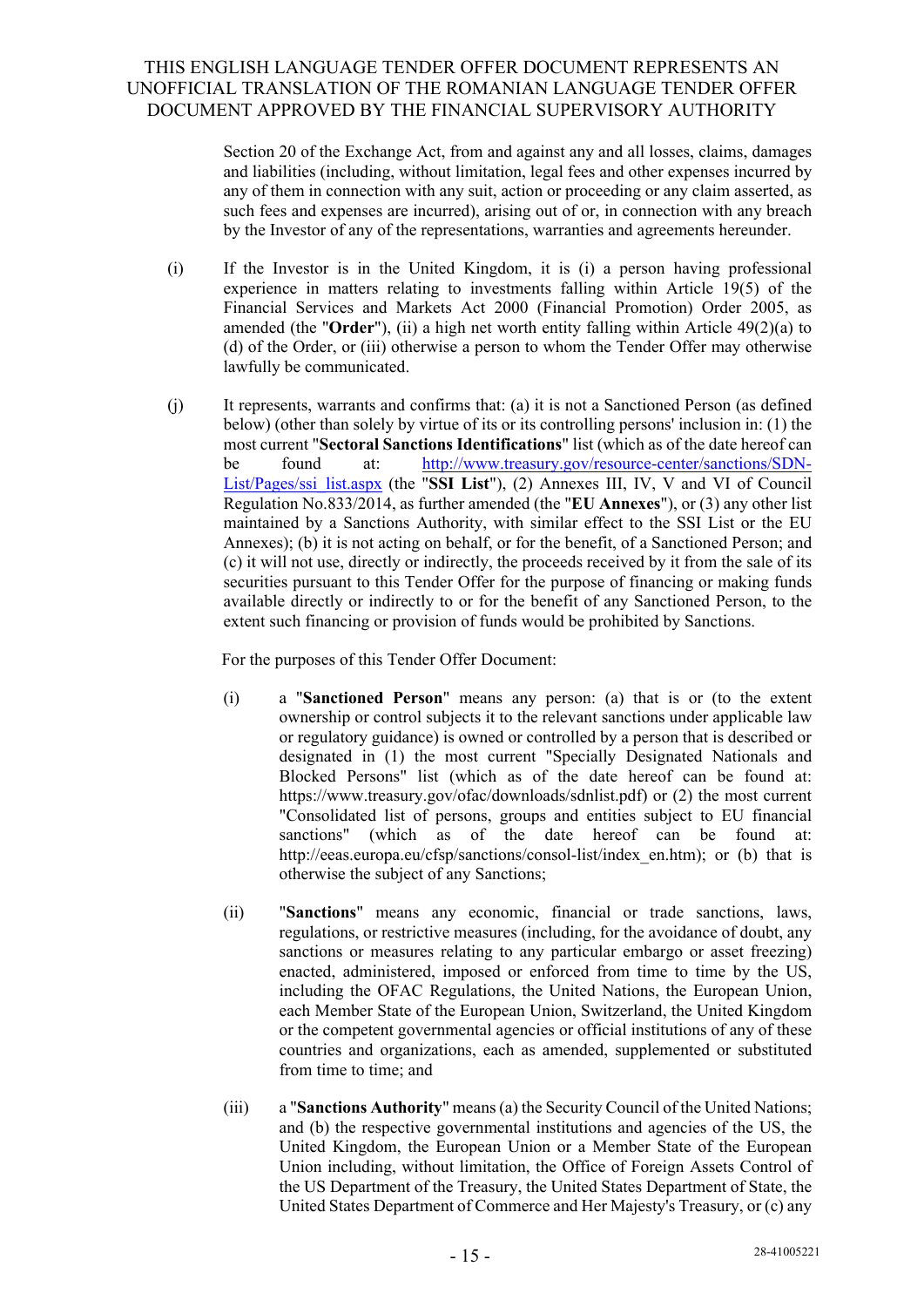other equivalent governmental or regulatory authority, institution or agency which administers economic, financial or trade sanctions.

- (k) It acknowledges that the GDR Tender Agent, the Intermediary, the Agents and the GDR Depositary make no representation as to the truth or accuracy of any information available with respect to the Issuer, in the public domain, in this Tender Offer Document or otherwise, or to the sufficiency of any such information, to enable it to determine whether to tender or refrain from tendering its Shares pursuant to this Tender Offer.
- (l) It acknowledges that the Bidder, the GDR Tender Agent, the Agents, the Intermediary and the GDR Depositary will rely upon the truth and accuracy of the foregoing acknowledgements, agreements, representations, warranties, undertakings and directions.

None of the Bidder, its Board of Nominees or management, the Agents or the Intermediary or any other person is or will be obligated to give any notice of any defect or irregularity in any tender, and none of them will incur any liability for failure to give any such notice.

### 12.3 **Participation of Investors tendering GDRs**

Investors who intend to tender all or any portion of their GDRs pursuant to this Tender Offer Document must follow the procedures set forth in this Section 12.3 "*Participation of Investors tendering GDRs*". An Investor holding GDRs (or a direct participant of Euroclear or Clearstream, as the case may be, holding GDRs on behalf of such Investor) must tender through either Euroclear or Clearstream, as the case may be.

GDRs tendered in the Tender Offer will be blocked in the relevant account at the relevant Clearing System from the date the relevant tender of Securities is made until the time of completion of settlement of the Tender Offer or until the Investor validly withdraws its tender (see Section 12.4 "*Withdrawal of tenders*").

Please note that the Clearing Systems, their respective participants and the brokers or other securities intermediaries through which GDRs are held will establish their own cut-off dates and times for the tender and/or withdrawal of the GDRs, which will be earlier than the Expiration Deadline. Investors should contact the broker or other securities intermediary through which they hold GDRs to determine the cut-off dates and times that apply to them.

By tendering their GDRs through the submission of an electronic instruction in accordance with the requirements of Euroclear or Clearstream, as applicable, each Investor tendering GDRs will be deemed to represent, warrant and agree as follows:

- (a) Effective upon acceptance for purchase and payment for tendered GDRs, it irrevocably constitutes and appoints the GDR Tender Agent as its true and lawful agent and attorney-in-fact (with full knowledge that the GDR Tender Agent also acts as the agent of the Bidder) with respect to such GDRs, with full powers of substitution and revocation (such power of attorney being deemed to be an irrevocable power coupled with an interest) to (i) present such GDRs and all evidences of transfer and authenticity to, or transfer ownership of, such GDRs on the account books maintained by the Clearing Systems or the GDR Depositary to, or upon the order of, the Bidder, and (ii) receive all benefits and otherwise exercise all rights of beneficial ownership of such GDRs, all in accordance with the terms and conditions of this Tender Offer.
- (b) It understands and agrees that tenders of GDRs pursuant to the procedures described in this Tender Offer Document and acceptance of such GDRs for purchase by the Bidder will constitute a binding agreement between the Investor tendering GDRs and the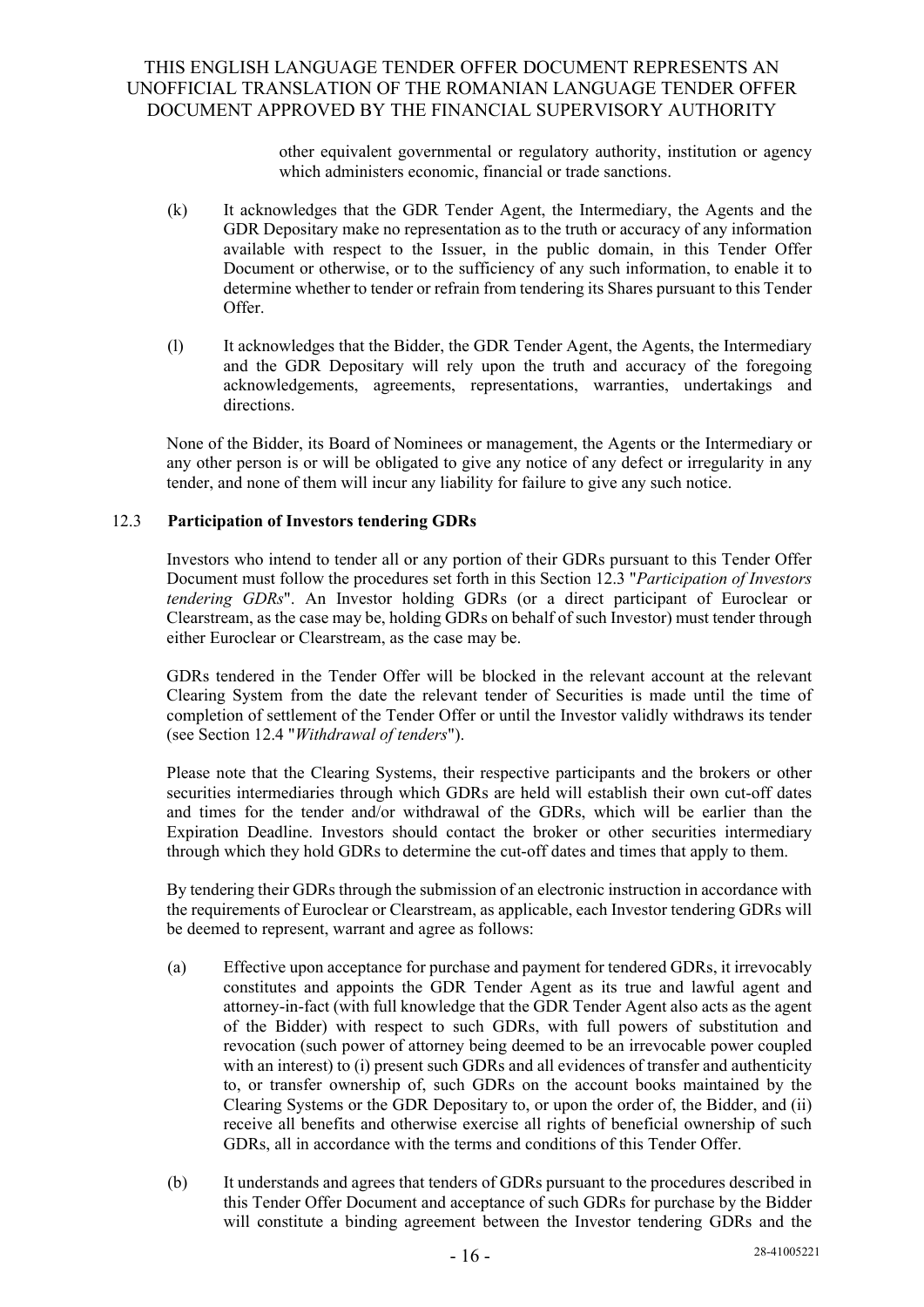Bidder, upon the terms and subject to the conditions of this Tender Offer. For purposes of this Tender Offer, it understands that validly tendered GDRs will be deemed to have been accepted for purchase by the Bidder if, as and when the Bidder gives oral or written notice thereof to the GDR Tender Agent.

- (c) It represents and warrants that it has full power and authority to tender, sell, assign and transfer the GDRs (including the underlying Shares) tendered hereby and all distributions relating thereto and that when such tendered GDRs are accepted for purchase and payment by the Bidder, the Bidder will acquire good, marketable and unencumbered title thereto and to all distributions, free and clear of all liens, charges, claims, interests, rights of third parties, encumbrances and restrictions of any kind and not subject to any adverse claim or right, and together with all rights attached thereto. It will, upon request, execute and deliver any additional documents deemed by the GDR Tender Agent or by the Bidder to be necessary or desirable to complete the sale, assignment or transfer of the GDRs validly tendered hereby or to evidence such power and authority.
- (d) It represents and warrants that it has read this Tender Offer Document and the related materials and agrees to all of the terms of this Tender Offer. All authority conferred or agreed to be conferred shall not be affected by, and shall survive, the death or incapacity of the Investor, and any obligation of the Investor hereunder shall be binding upon the heirs, executors, administrators, trustees in bankruptcy, personal and legal representatives, successors and assigns of the Investor.
- (e) It understands that the Bidder will pay the Purchase Price for each of the GDRs accepted for purchase upon the terms and subject to the conditions set forth in this Tender Offer Document.
- (f) It recognizes that under certain circumstances set forth in this Tender Offer Document, the Bidder may amend this Tender Offer.
- (g) It understands that the delivery and surrender of any GDRs is not effective, and the risk of loss of the GDRs does not pass to the GDR Tender Agent, until receipt by the GDR Tender Agent of those GDRs.
- (h) It hereby requests that any GDRs not accepted for purchase that are held through Euroclear or Clearstream be unblocked.
- (i) It represents, warrants and undertakes that it has observed the laws of all relevant jurisdictions, obtained all requisite governmental, exchange control or other required consents, complied with all requisite formalities in connection with any tender of any GDRs, in any jurisdiction and that it has not taken or omitted to take any action in breach of the terms of this Tender Offer Document or the related materials or which will or may result in the Bidder or any other person acting in breach of the legal or regulatory requirements of any such jurisdiction in connection with this Tender Offer or tender of GDRs in connection therewith.
- (j) It is not a person to whom it is unlawful to make an invitation pursuant to the Tender Offer under applicable securities laws and it has complied with all laws and regulations applicable to it for the purposes of its participation in the Tender Offer.
- (k) It confirms and agrees that it will indemnify and hold harmless the Bidder, the GDR Tender Agent, the Agents, the Intermediary, the GDR Depositary and each of their affiliates, employees, directors and officers and each person, if any, who controls the Bidder, the GDR Tender Agent, the Agents, the Intermediary and the GDR Depositary within the meaning of Section 15 of the U.S. Securities Act of 1933, as amended, or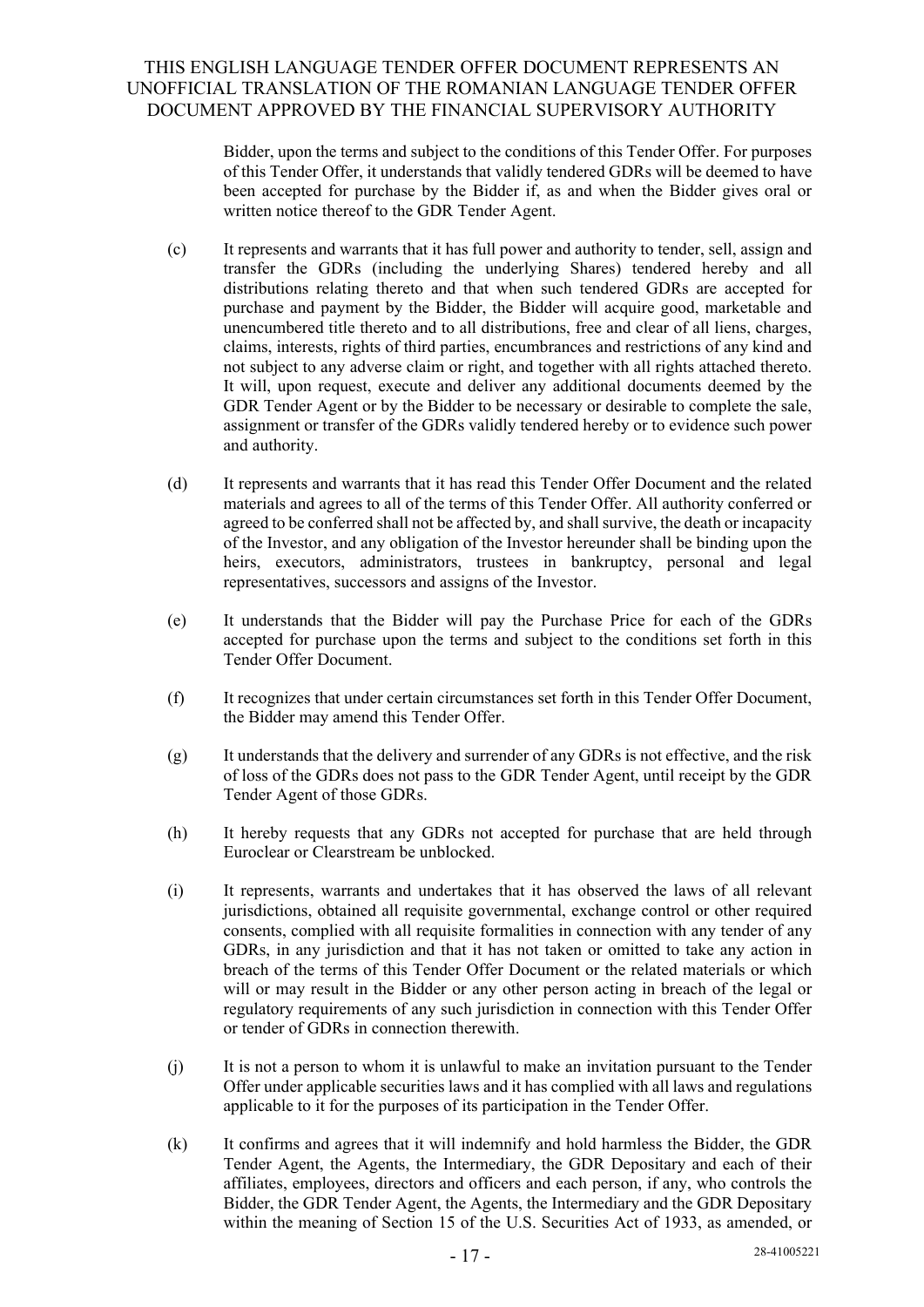Section 20 of the Exchange Act, from and against any and all losses, claims, damages and liabilities (including, without limitation, legal fees and other expenses incurred by any of them in connection with any suit, action or proceeding or any claim asserted, as such fees and expenses are incurred), arising out of or, in connection with any breach by the Investor of any of the representations, warranties and agreements hereunder.

- (l) If the Investor is in the United Kingdom, it is (i) a person having professional experience in matters relating to investments falling within Article 19(5) of the Order, (ii) a high net worth entity falling within Article  $49(2)(a)$  to (d) of the Order, or (iii) otherwise a person to whom the Tender Offer may otherwise lawfully be communicated.
- (m) It represents, warrants and confirms that: (a) it is not a Sanctioned Person (other than solely by virtue of its or its controlling persons' inclusion in: (1) the most current SSI List (which as of the date hereof can be found at: http://www.treasury.gov/resourcecenter/sanctions/SDN-List/Pages/ssi\_list.aspx, (2) the EU Annexes, or (3) any other list maintained by a Sanctions Authority, with similar effect to the SSI List or the EU Annexes); (b) it is not acting on behalf, or for the benefit, of a Sanctioned Person; and (c) it will not use, directly or indirectly, the proceeds received by it from the sale of its securities pursuant to this Tender Offer for the purpose of financing or making funds available directly or indirectly to or for the benefit of any Sanctioned Person, to the extent such financing or provision of funds would be prohibited by Sanctions.
- (n) It acknowledges that the GDR Tender Agent, the Intermediary, the Agents and the GDR Depositary make no representation as to the truth or accuracy of any information available with respect to the Issuer, in the public domain, in this Tender Offer Document or otherwise, or to the sufficiency of any such information, to enable it to determine whether to tender or refrain from tendering its Shares in the form of GDRs pursuant to this Tender Offer.
- (o) It acknowledges that the Bidder, the GDR Tender Agent, the Agents, the Intermediary and the GDR Depositary will rely upon the truth and accuracy of the foregoing acknowledgements, agreements, representations, warranties, undertakings and directions.

None of the Bidder, its Board of Nominees or management, the Intermediary, the Agents or the GDR Tender Agent or any other person is or will be obligated to give any notice of any defect or irregularity in any tender, and none of them will incur any liability for failure to give any such notice.

### 12.4 **Withdrawal of tenders**

Tenders submitted in the Tender Offer may be withdrawn by Investors no later than the Expiration Deadline, it being understood, however, that in relation to GDRs, the Clearing Systems may impose their own cut-off times with respect to the ability of Investors to withdraw their instructions to tender. Investors that hold through an intermediary are advised to check with such entity when it would require receipt of instructions to revoke a tender of GDRs in the Tender Offer in order to meet the deadline. For the avoidance of doubt, any Investor who does not exercise any such right of revocation in the manner specified above shall be deemed to have maintained its tender and its original instruction will remain effective.

Investors may withdraw their tender by filling in a Revocation Form at the unit where the tender was submitted, or by instructing the applicable Clearing System to withdraw their tenders and unblock the tendered GDRs, as applicable.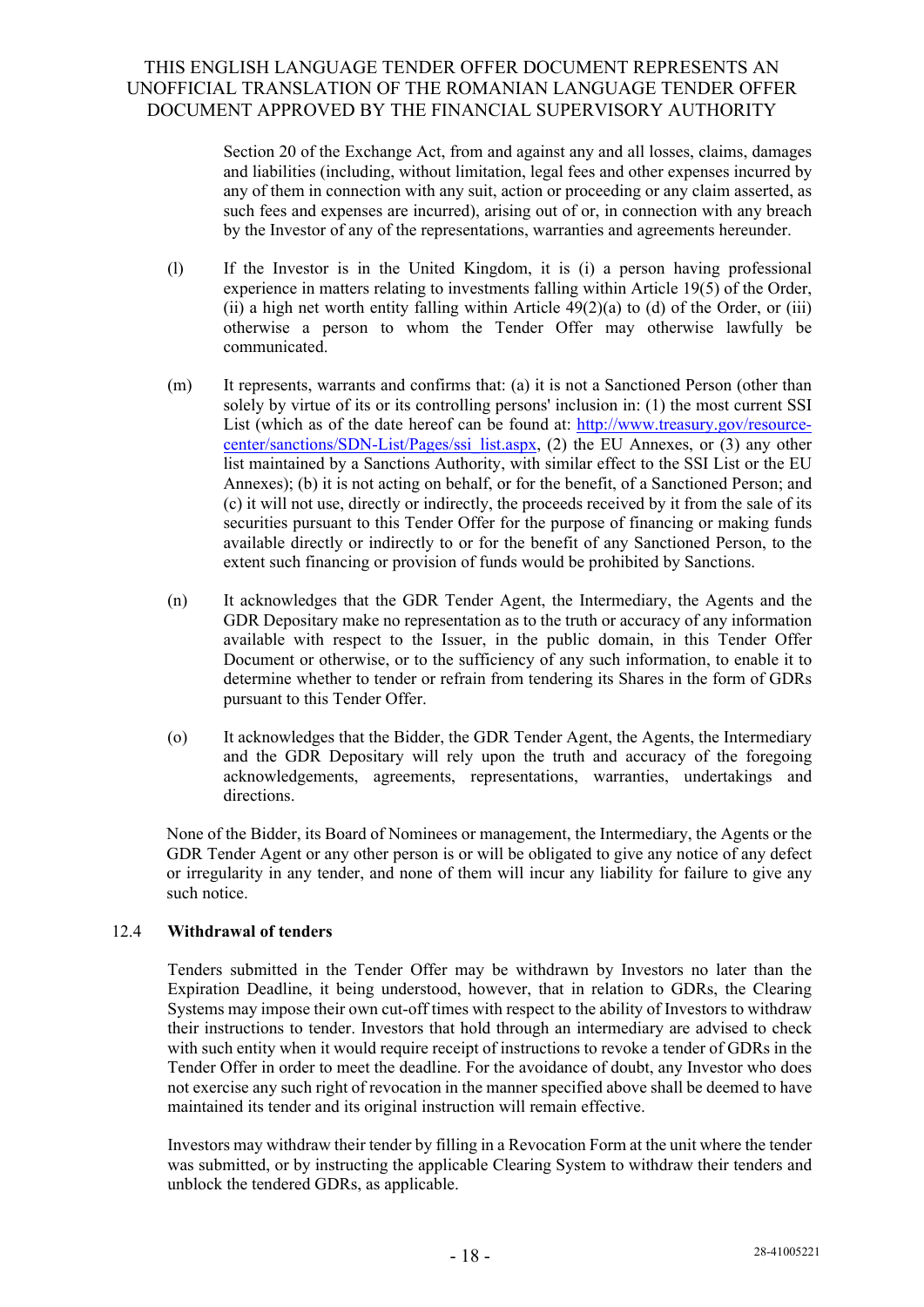### 13. **ALLOCATION**

The Bidder shall determine those Securities that will be accepted for purchase under the Tender Offer on the Business Day falling on the Expiration Deadline (the "**Allocation Date**").

The total number of Shares tendered and not withdrawn in the Tender Offer (in the form of Shares and GDRs) by Investors ("**Aggregated Tendered Shares**") will be determined by aggregating (i) the total number of Shares tendered and not withdrawn in the form of Shares and (ii) the total number of Shares tendered and not withdrawn in the form of GDRs (noting that each GDR represents 50 Shares). The total number of Shares tendered and not withdrawn in the form of Shares will be the sum of Shares corresponding to the sale orders received by the Expiration Deadline and subsequently entered by the Authorised Participants in the market for special operations – POF - of the BSE, by 6:00 p.m. (Eastern European Time) on the last day of the Offer Period. The total number of Shares tendered in the form of GDRs will be the number of GDRs tendered and not withdrawn by the Expiration Deadline, as communicated by the GDR Tender Agent, multiplied by 50.

If the Aggregated Tendered Shares exceed the Maximum Number of Shares, the tendered and not withdrawn Shares and GDRs will be purchased by the Bidder on a pro-rata basis according to the number of Shares validly tendered and not withdrawn by each of the tendering Investors (including Shares in the form of GDRs) (with adjustments where necessary to avoid the purchase of a fractional Security from any Investor). The allocation ratio will be calculated by dividing the Maximum Number of Shares by the Aggregated Tendered Shares.

The allocation ratio will be made public on the Allocation Date, including via the Bucharest Stock Exchange electronic system and Regulatory Information Service in the United Kingdom.

Any Investor, which validly tenders Securities in the Tender Offer, will sell such number of Shares, tendered in the form of Shares and/or GDRs, as accepted for tender by the Bidder following the pro-rata allocation and possible adjustments.

As a first step, in the case of Shares tendered and not withdrawn in the form of GDRs through the GDR Tender Agent, the allocation ratio will be applied to the number of Shares in the form of GDRs communicated by the GDR Tender Agent (which, for this purpose will be deemed as a single instruction to tender GDRs). If the resulting number of Shares allocated to the number of GDRs tendered through and communicated by the GDR Tender Agent after the pro-rata allocation is not a whole number which is a multiple of 50, the number of Shares allocated to the GDR Tender Agent shall be rounded down to the immediately lower whole number which is also a multiple of 50. Any remaining Shares as a result of such rounding down will be allocated to Investors tendering Shares as described below.

As a second step, in the case of Investors tendering Shares in the Tender Offer, if the resulting number of Shares allocated to such Investor after the pro-rata allocation is not a whole number, the number of Shares allocated to the relevant Investor shall be rounded down to the immediately lower whole number.

For the purpose of allocating any remaining Shares resulting from the rounding down related to the two steps described above, Investors who validly tendered Shares shall be ranked in decreasing order of the number of Shares for which they validly tendered and which were not withdrawn and, if one or more Investors tendered the same number of Shares they will be ranked in increasing order based on the time stamp in the Bucharest Stock Exchange electronic system associated with their trading order**.** The remaining Shares shall be then allocated on the basis of one per Investor (but so that the number of Shares allocated in aggregate to an Investor does not exceed the number of Shares initially tendered by such Investor), starting with the largest allocation, until the remaining Shares are fully allocated.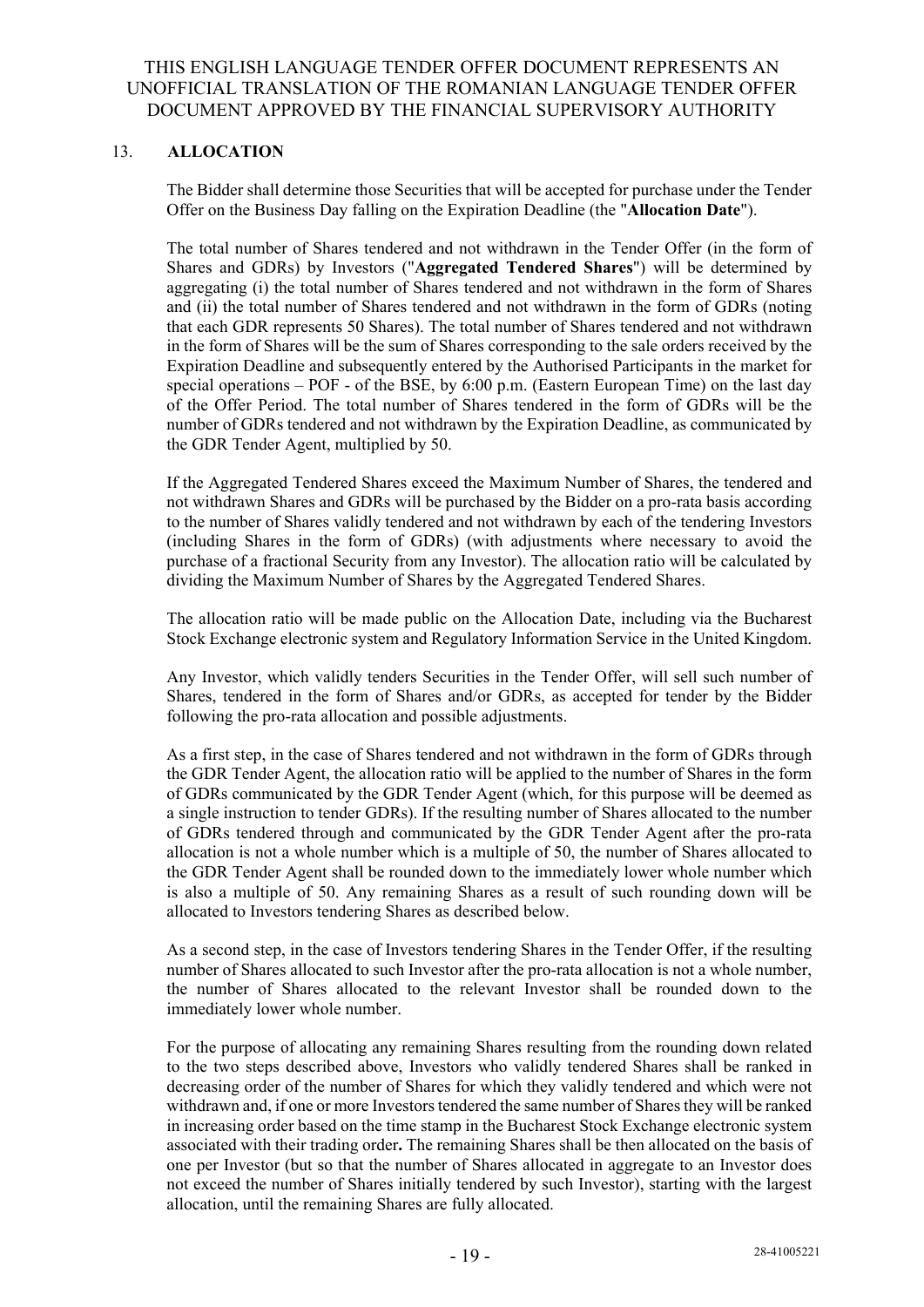For the avoidance of doubt, an Investor owning more than the Maximum Number of Shares is entitled to tender in the Tender Offer up to the total number of Shares held by such Investor and such number of Shares will be considered in the total number of Shares tendered in the Tender Offer when assessing the pro-rata allocation. The number of Shares that will be sold under this Tender Offer by the respective Investor shall be calculated by applying the allocation ratio to the number of Shares tendered in the Tender Offer. Acceptances are not allowed for fractional Securities.

The Clearing Systems and participants in those systems will make appropriate adjustments to the number of GDRs accepted for purchase in the Tender Offer (rounding up or down, as appropriate) so as to avoid the acceptance of fractional GDRs for purchase in the Tender Offer. If any validly tendered and not withdrawn GDRs are not purchased under this Tender Offer, such GDRs will be unblocked by the relevant Clearing System on the account of the Investor tendering GDRs.

### 14. **PAYMENT**

### 14.1 **General**

Investors validly tendering Securities in the Tender Offer in accordance with the terms of this Tender Offer Document shall receive the Purchase Price corresponding to the number of Securities accepted for tender, less any taxes or other governmental charges, fiscal duties, any commissions and transaction fees charged by the brokers, intermediaries, relevant market institutions or any applicable bank transfer fees. No Investor will be entitled to any payment of accrued or other interest with respect to the Purchase Price under any circumstances.

The Bidder shall not be liable for the payment of any transaction fees and charges or other charges and commissions payable by Investors who have sold Securities pursuant to the Tender Offer.

The Bidder is not responsible for withholding or payment of and will not withhold or pay any taxes or other governmental charges or fiscal duties in relation to the Purchase Price payable to Investors who have sold Securities in the Tender Offer. Each Investor should seek independent advice from its legal, tax or financial advisors and shall duly comply with any tax obligations which may arise in respect of the income derived in connection with the Securities sold pursuant to the Tender Offer.

### 14.2 **Payment for Shares**

The trades for Shares in the Tender Offer will take place on the Business Day immediately following the Expiration Deadline (the "**Trade Date**"). The settlement of the trades relating to the Shares in the Tender Offer shall occur on the second Business Day following the Trade Date (the "**Shares Settlement Date**"). Payment of the Purchase Price by the Bidder to Investors for Shares accepted for purchase after allocation shall be made in RON, as part of settlement (delivery versus payment in the clearing and settlement system of the Central Depositary).

Each Investor will receive payment of the Purchase Price corresponding to the number of Shares accepted for tender pursuant to the Tender Offer, within maximum three (3) Business Days from the Shares Settlement Date, in the bank account specified by the Investor in the Acceptance Form, less any taxes or other governmental charges, fiscal duties, any commissions and transaction fees charged by the brokers, intermediaries, relevant market institutions or any applicable bank transfer fees.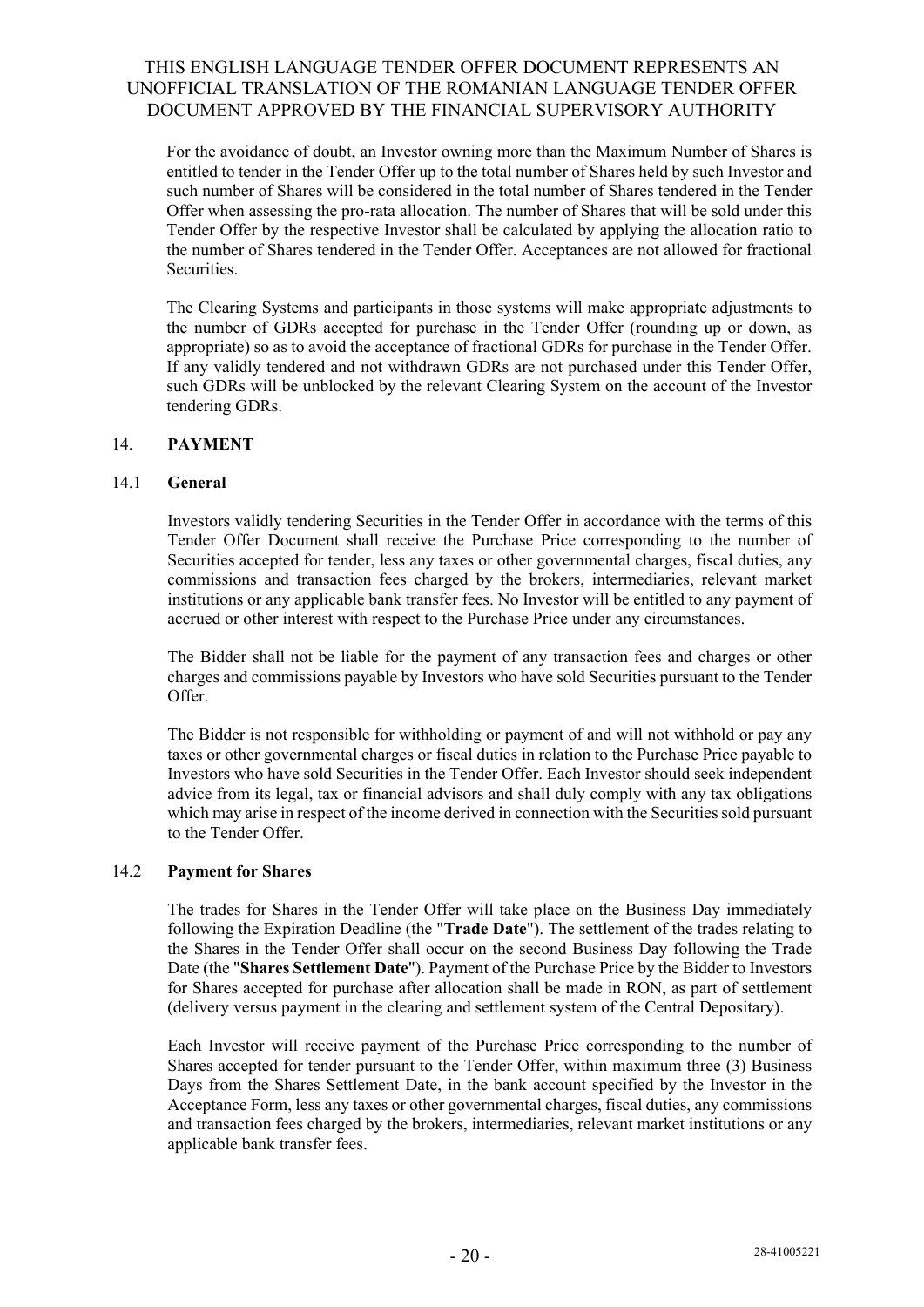### 14.3 **Payment for GDRs**

The Bidder will, no later than two (2) Business Days following the Expiration Deadline, remit the aggregate Purchase Price for all GDRs to be purchased by the Bidder pursuant to the Tender Offer in US dollars to the GDR Tender Agent. The GDR Tender Agent will, as soon as practicable, pay that price to the Clearing Systems for further distribution to the Investors who have validly tendered GDRs in the Tender Offer and whose GDRs have been accepted for purchase in the Tender Offer pro-rata to the number of GDRs validly tendered by the relevant tendering Investor. The Purchase Price for GDRs accepted for tender, after deduction or payment of any taxes or other governmental charges, fiscal duties, any commissions and transaction fees charged by the brokers, intermediaries, relevant market institutions or any applicable bank transfer fees, shall be paid to Investors through the procedures of the relevant Clearing System. Investors tendering GDRs will not receive any other form of compensation during this period of time or in the event of a delay in the delivery of the corresponding Purchase Price to the Investors (subject to Rule 14e-1(c) under the Exchange Act).

#### 15. **THE SOURCE AND SIZE OF THE BIDDER'S FUNDS FOR THE PAYMENT OF THE PURCHASE PRICE**

The Bidder will use its own funds to pay the Purchase Price in connection with this Tender Offer. The Bidder has deposited on 23 October 2020 with the Intermediary's account the guarantee of 30 per cent of the Offer value, required in accordance with Regulation no. 5/2018.

### 16. **GENERAL INFORMATION**

### 16.1 **Authorisations and purpose**

The Tender Offer has been authorized by the resolution of the extraordinary general shareholders' meeting of the Bidder no. 5 of 15 November 2019 published with the Official Gazette of Romania Part IV no. 5122 dated 9 December 2019 and is part of the buy-back programme whose purpose is the decrease of the Bidder's share capital.

After the closing of the Tender Offer, the Bidder intends to cancel the GDRs purchased in the Tender Offer in exchange for the underlying Shares and subsequently cancel all the purchased Shares (whether initially purchased in the form of Shares or GDRs) and decrease its share capital by the corresponding nominal value of such cancelled Shares.

#### 16.2 **Availability of the Tender Offer Document**

The Tender Offer Document shall be made available to the public free of charge, as follows:

- (a) in electronic form, on the website of Swiss Capital (www.swisscapital.ro), of the Bucharest Stock Exchange (www.bvb.ro), as well as on the Bidder's website (www.fondulproprietatea.ro); and
- (b) in hard copy, upon request addressed to the Bidder or Swiss Capital, starting with the date of publication of the Tender Offer announcement.